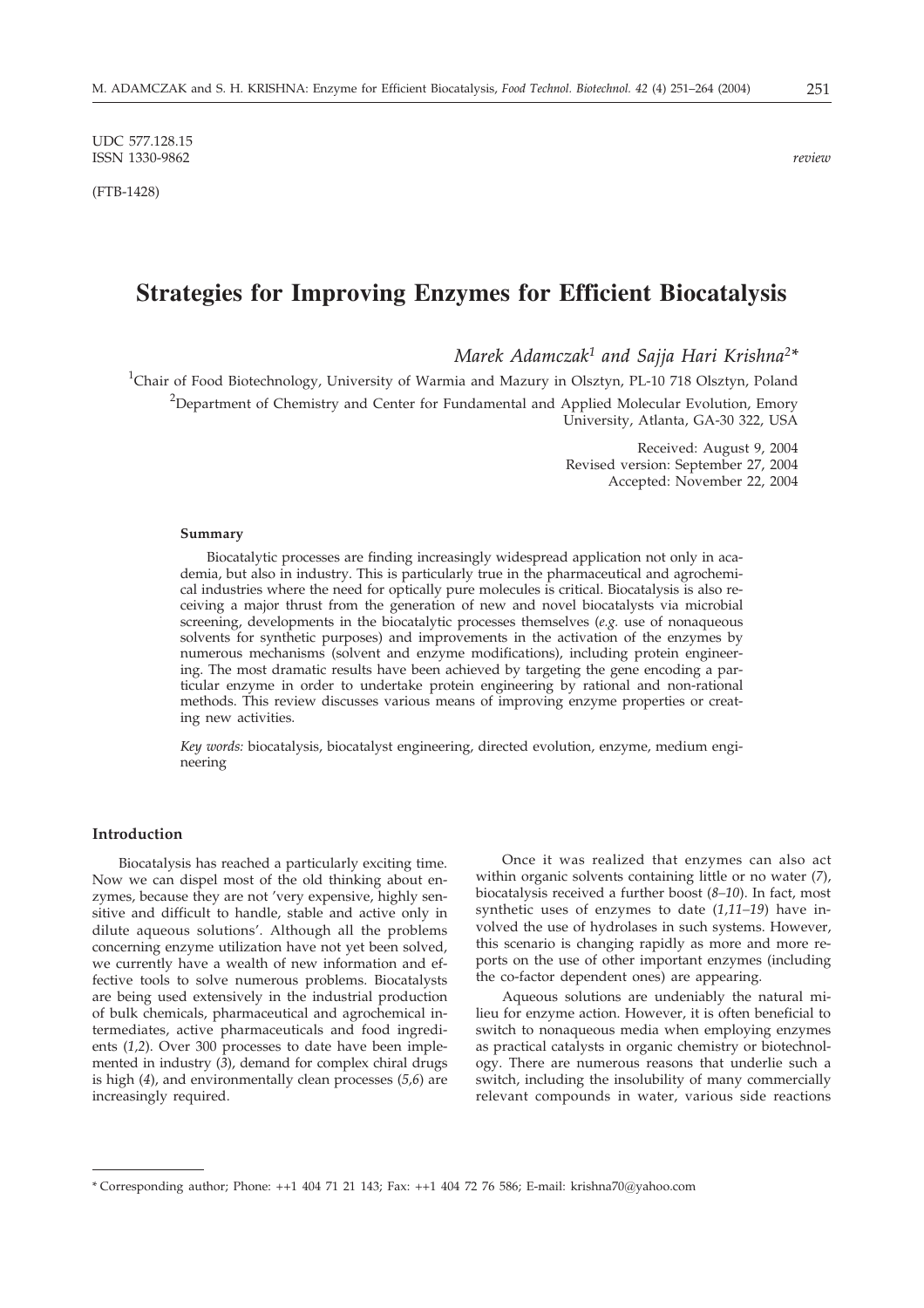promoted by water, the unfavorable thermodynamic equilibria of numerous processes in water and the difficulties of product recovery from aqueous solutions (*20*). When placed in this highly unnatural milieu, enzymes not only retain their activities but also exhibit new, novel and potentially valuable properties, including greater stability, markedly altered selectivity that can be readily controlled by the solvent, and molecular memory.

There were, and still are, numerous misconceptions regarding nonaqueous enzymology including the idea that this technology is limited to lipases or to a few hydrolases, but there is neither factual nor mechanistic basis for this view. Recently, several researchers have addressed these myths and have succeeded to a large extent in dispelling at least some of them (*2,21–24*).

Certain realizations have emerged from the progress made in nonaqueous enzymology by numerous researchers. The major ones being:

#### *(i) Solvent nature*

Hydrophobic solvents typically afford higher enzymatic activity than their hydrophilic counterparts (*25*). This is due to the fact that a few clusters of water molecules (presumably bound to charged groups on the enzyme surface) are required for enzymatic function, and hydrophilic solvents tend to strip some of this essential water, thereby lowering the catalytic activity. This effect can be reversed with restored enzymatic activity, by adding small quantities of exogenous water to the solvent (*26*).

#### *(ii) The pH memory and effect of enzyme treatment*

Higher catalytic activities in organic solvents are also achieved if the enzyme is lyophilized from an aqueous solution of optimal pH for enzymatic activity, and if that aqueous solution contains a ligand for the enzyme or a lyoprotectant (*7*). The former phenomenon manifests the 'pH memory' of enzymes and stems from the optimal ionization state of the enzyme, preserved on lyophilization and on subsequent placement in an organic solvent. Ligands and lyoprotectants can also preserve the catalytically active conformation of the enzyme through different mechanisms (*27,28*). Both effects can be dramatic. Lyophilization of soybean peroxidase from an aqueous solution containing phenolic substrates resulted in an enzyme that was hundreds of times more active in 99.5 % acetone than a preparation lyophilized without a ligand (*28*).

# *(iii) Water activity*

Water activity,  $a_{\rm w}$ , plays an important role in enzyme-catalyzed reactions. Halling (*29*) suggests the use of water activity instead of water content to describe the effect of water in an organic solvent, and demonstrates its usefulness in understanding the impact of water on enzyme performance. The water activity describes the effect of mass action of water on the equilibrium and is therefore a better measure of the effect of water than the water content. A polar solvent requires a higher water content to reach a certain water activity than does a non-polar solvent. Consequently, in order to compare enzyme reactions in different media it is of fundamental importance to do this at an equal and constant water activity. There are many ways to control water activity, such as the use of salt hydrates, saturated salt solutions, and others (30–32). Controlling  $a_w$  has been shown to influence enzyme activity in organic solvents as well as ionic liquids (*33–37*).

#### **Strategies to Achieve Efficient Biocatalysis**

In spite of the impressive number of applications (Table 1) (*4,13,22,38–51*), enzymes do not exhibit satisfying performance or characteristics in terms of activity, stability and above all selectivity. Researchers have overcome some of these shortcomings by altering substrates (substrate engineering), by modifying reaction system (medium engineering) or by enzyme engineering. Enzyme engineering is based either on physical modifications of the protein or on modifications at the genetic (DNA) level. Microbial screening is a simple and frequently used method for finding new biocatalysts with required properties (*52–54*). These days it utilizes high-throughput-screening (*54–59*) and metagenome analysis of uncultured microorganisms (*60–63*), with these and related approaches enabling researchers to take full advantage of the microbial diversity that exists (*64,65*). Also, extremozymes isolated from extremophiles are very attractive for industrial applications (*66*).

Recently, it has been shown that small changes in the active site of enzymes enable new possibilities for catalyzing novel reactions. Bornscheuer and Kazlauskas

Table 1. Properties and possibilities of enzyme applications

| Enzyme                            | Main industrial application                                                         | Reference      |
|-----------------------------------|-------------------------------------------------------------------------------------|----------------|
| Lipases                           | Interesterification of triacylglycerols, chiral synthesis                           | $(17,69 - 71)$ |
| Glutaminase                       | Flavor-enhancing enzyme                                                             | (72)           |
| Glycosynthases                    | Oligosaccharide synthesis                                                           | (73, 74)       |
| Epoxide hydrolases                | Resolution of aryl- and substituted alicyclic epoxides<br>Enantioselective catalyst | (75, 76)       |
| Monooxygenases, oxidizing enzymes | Oxidation, Baeyer-Villiger oxidation                                                | $(77 - 80)$    |
| Amylases                          | Pharmaceutical and fine-chemical industries                                         | (81)           |
| Oxidoreductases                   | Oxidation/reduction reactions                                                       | (82)           |
| Lipoxygenases                     | Biosynthesis of inflammatory mediators                                              | (83, 84)       |
| Nitrilase family                  | Different reactions                                                                 | (85)           |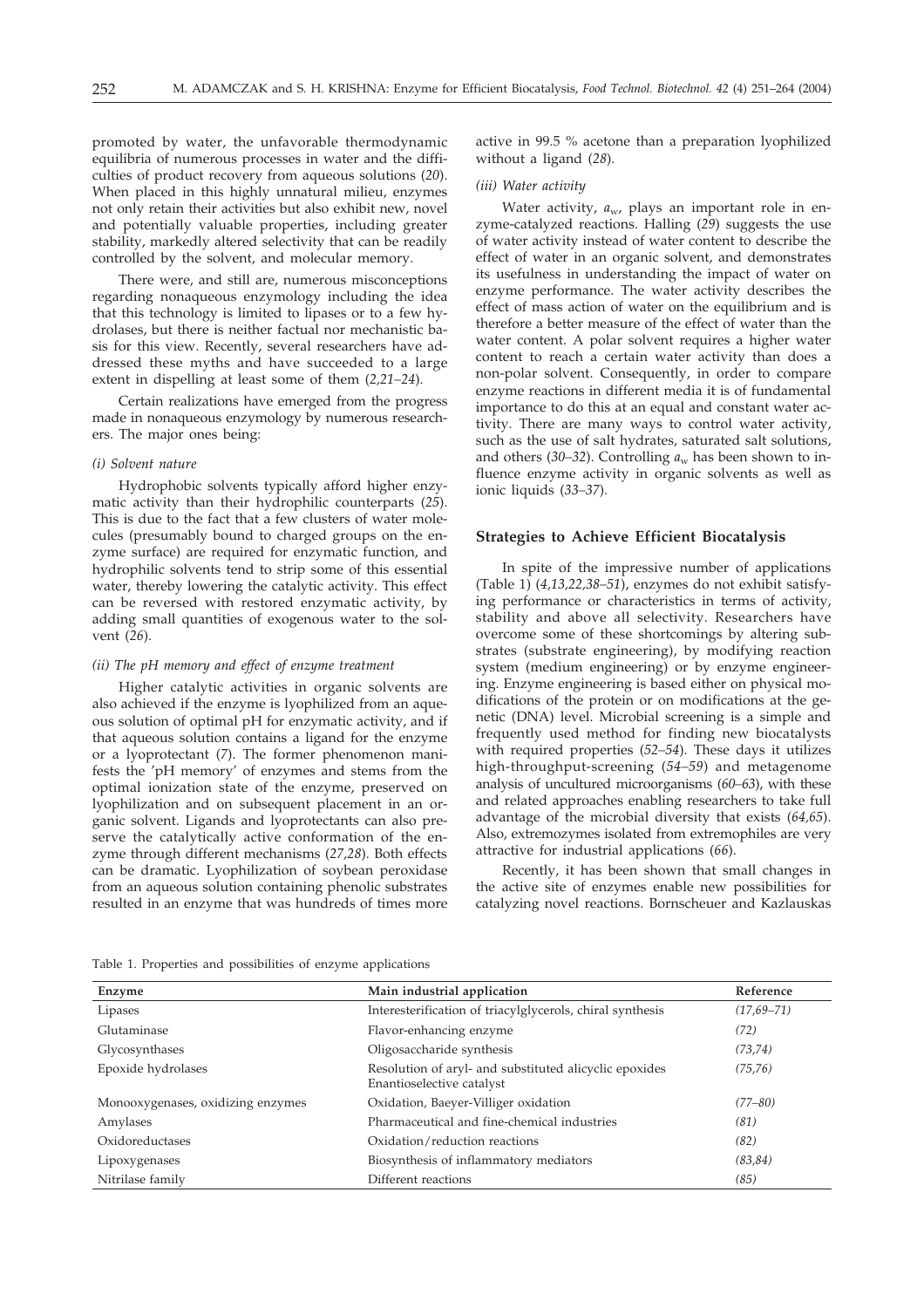(*67*) described these properties in an excellent review about catalytic promiscuity. Todd *et al.* (*68*) described this phenomenon in terms of the plasticity of enzyme active sites.

#### *Medium engineering*

During the last two decades variations in solvent systems have been used to influence the performance of enzymatic transformations. Enzymes in nonaqueous solvents can be active provided that the essential water layer around them is not stripped off. Medium engineering in the context of biocatalysis in nonaqueous media involves the modification of the immediate vicinity of the biocatalyst. Non-polar solvents are superior to polar ones since the former provide a better microenvironment for the enzyme, however, the solvent effects cannot be generalized too far. There are various exceptions, of which lipases are a particular case. For instance, porcine pancreatic lipase is active in anhydrous pyridine (*86*), suggesting that it can retain the bound water even in a water-miscible solvent.

Despite the fact that the effect of an organic solvent or an additive cannot be reliably predicted, addition of such solvents or additives has formed a useful approach for improving enzyme properties. For the *Candida rugosa* lipase-catalyzed hydrolysis of various substituted phenoxypropionates, the addition of 30–70 % dimethyl sulfoxide (DMSO) has resulted in increased enantioselectivity,  $(E = 4$  to >100) (87). Similar effects were also observed for the same reaction by adding aqueous sodium dodecyl sulfate (SDS) (E = 3.8 to >100) (*88*) or by chemically modifying the lipase (*89*). Recently, Iding *et al.* (*90*) described the chemo-enzymatic preparation of chiral Nprotected 3-aminopyrrolidine derivatives at preparative scale, based on resolution of N-protected D,L-asparagine esters with proteases as a key step (Scheme 1). The enzyme inhibition that occurred at high substrate levels in this process was overcome by the addition of co-solvents.



 $(R)$ -product

**Scheme 2**. Complete solvent-dependent reversal of enantioselectivity in hydrolysis by *Candida rugosa* lipase in organic solvent saturated with water (91). Lipase AH: *C. rugosa* lipase; i-Pr<sub>2</sub>O: diisopropyl ether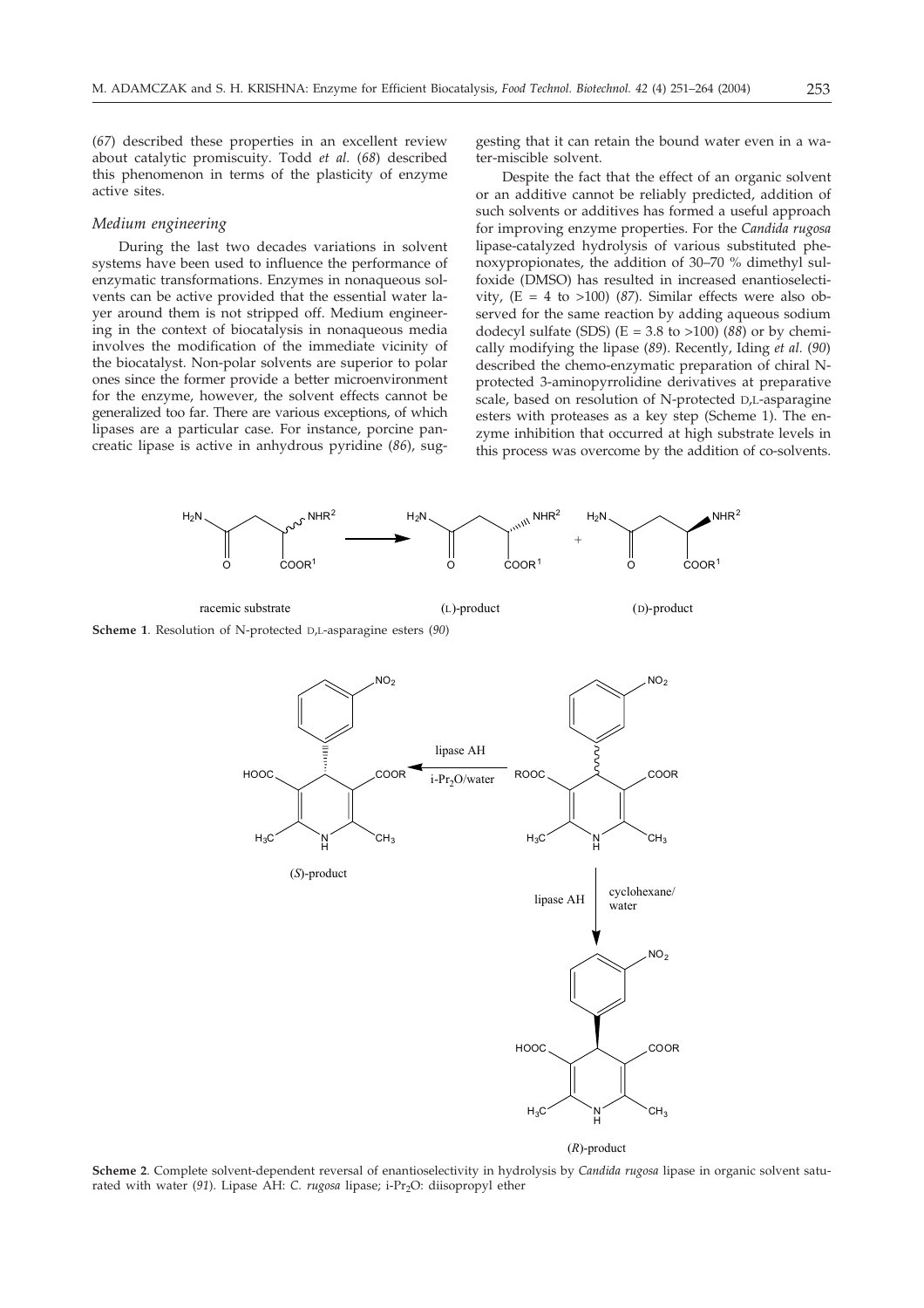In a classical example, Hirose *et al.* (*91*) described the reversal of enantioselectivity with a change of solvent (Scheme 2).

Several aspects have to be considered in choosing an appropriate solvent for a given reaction. These include compatibility with the selected reaction (substrates and products), inertness, low density to minimize mass transfer limitations, and other properties that are suitable (*e.g.* surface tension, toxicity, flammability, waste disposal and cost). Halling (*29,92*) presented a detailed account of predictions that can be made to elucidate the influence of solvent selection on the equilibrium. Reetz (*93*) reviewed various medium engineering successes with particular reference to lipase catalysis.

Most recently, the Sheldon group (*94*) discovered that enzyme-catalyzed processes can also be performed in ionic liquids (ILs) and reported similar performance of *Candida antarctica* lipase B in these liquids compared to organic solvents, this being true for various different reactions. Furthermore, the properties of ILs can be modulated using different cations or anions, resulting in water miscible and immiscible systems (*95*). The enantioselectivity of lipases was maintained or substantially improved in the presence of ILs during the resolution of secondary alcohols (*96*). Kragl *et al.* (*97*) comprehensively reviewed various aspects of biocatalysis in ILs.

In recent years, ultrasonic- (20–100 MHz and beyond) and microwave- (0.3–300 GHz) assisted enzymatic reactions have been added to the repertoire of enzymology (*98*). A lot of attention has also been paid to biocatalysis in supercritical fluids (*99*) or at high pressure (*100,101*).



**Scheme 3**. Use of fluorinated acyl donors combined with extraction using perfluorinated solvents resulting in efficient resolution and easy separation. Downstream processing involves filtering lipase, evaporating solvent, redissolving in methanol and extracting 6 times with  $n-C_6F_{14}$  (102)

#### *Substrate engineering*

Use of modified substrates has been investigated to improve efficiency of enzymatic reactions. Easy separation of the substrate and the product of a lipase-catalyzed acylation was achieved by using fluorinated acyl donors (Scheme 3) in combination with an extraction step with perfluorinated solvents (*102*). This process has the advantages of easy scalability, a slightly higher enantioselectivity compared to the reaction performed with vinyl acetate as an acyl donor and a simple flash chromatographic separation. The same concept was also used for the resolution of 1-(2-naphthyl)ethanol in a triphasic separative reaction (*103*).

Creating variations in the substrate structure has also been tried in order to achieve improvements in biocatalysis. Conversion rates and yields, enantioselectivity, and biocatalyst stability were enhanced by using vinyl esters of chiral carboxylic acids instead of commonly used ethyl esters (*104–106*). The use of various substrate-engineering strategies in biohydroxylation has recently been reviewed (*107*).

#### *Biocatalyst engineering*

Enzymes are versatile biocatalysts and find increasing application in many areas, including organic syntheses (*1,12,44,49,69,108–119*). However, even after an enzyme has been identified as being useful for a certain reaction, its application is often hampered by the lack of long-term stability under process conditions and also by difficulties in recovery and recycling. These problems can be overcome by modifying enzymes (*e.g.* immobilization). Enzymologists have always strived to identify methods by which they can link an enzyme to a carrier or modify the enzymes to suit them for the required application (*98,120*).

A variety of forms and formulations of enzymes have been employed in nonaqueous systems: native enzymes, suspended enzyme powder, solid enzyme adsorbed on support, polyethylene glycol-modified enzymes soluble in organic solvents (*121*), enzyme entrapped within a gel or microemulsion or reversed micelle (*122,123*) and immobilized enzyme (*111,124,125*). The most frequently used immobilization techniques fall into four categories: (*i*) non-covalent adsorption or deposition, (*ii*) covalent attachment, (*iii*) entrapment in a polymeric gel, membrane or capsule, and (*iv*) cross-linking of an enzyme. Most of these approaches are a compromise between retaining high catalytic activity while achieving the advantages of immobilization. These techniques have resulted in biocatalysts exhibiting significantly higher stability than the native enzyme. Recent trends are focused on the use of new reagents/carriers and approaches that make use of the knowledge of enzyme structure and mechanism. These aspects have been explicitly dealt with very recently in an elegant review (*126*). However, a general and broadly applicable method for enzyme immobilization is still elusive and needs to be discovered. There are also no general guidelines for choosing the most appropriate form of the enzyme for a specific purpose.

Most often, the major criteria for enzyme immobilization are the price of the final immobilized enzyme and the simplicity of the immobilization procedure. Re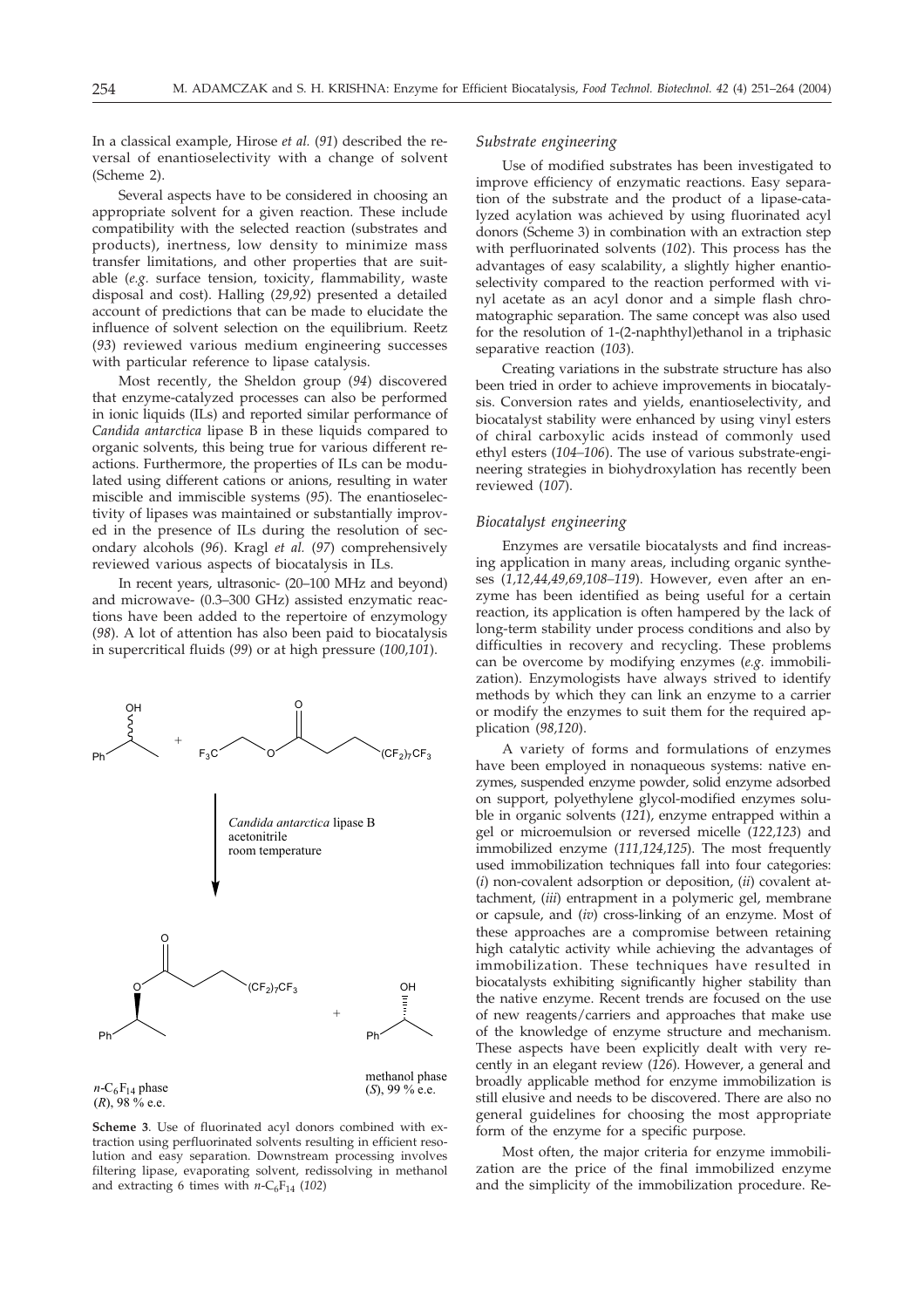cently, Novozymes A/S presented a simple and cost-efficient procedure for *Thermomyces lanuginosus* lipase immobilization using silica granulation technology (*127*). This cheap immobilized lipase can be used for industrial interesterification reactions (*128*).

Various developments have taken place in this area, including the generation of active and stable homogeneous (soluble) biocatalysts by covalent or noncovalent modification of the native enzyme. Covalent techniques are well described in the literature (*e.g.* the attachment of polyethylene glycol chains to enzymes). Noncovalent modifications tend to be less common, although they are able to provide highly active and soluble enzyme forms (*129*). These developments have been well documented in various reviews (*130–134*).

Enzymes are usually prepared from an aqueous/buffer solution via lyophilization and this results in undesirable changes in the protein's secondary structure, which could lead to denaturation of about 40 % of the active sites. The addition of specific small molecules (excipients) in the freeze-drying stage often improves catalytic activity. This formed the basis of molecular imprinting that involves formation of a complex between a macromolecule and a low-molecular-weight ligand in solution, followed by drying and washing with a selective solvent that removes the ligand. The protein retains the ligand-induced conformation even after the removal of the ligand (*135*). Enzyme activation was achieved by adding crown ethers (*136,137*), lyoprotectants (*138*), transition-state analogues (*139*) and substrate or substrate mimics or competitive inhibitors (*135*). Non-ligand lyoprotectants, such as sorbitol, sugars and PEG, also enhanced enzyme activity in organic solvents when added during lyophilization. On the other hand, the addition of excipients to suspensions of native enzymes in organic solvents had no appreciable effect, indicating that the interaction of the excipient with soluble enzyme is essential to alleviate enzyme denaturation during lyophilization (*140*). Addition of surfactants or hydrophobic solgel materials before lyophilization enhanced the lipase activity in organic solvents by up to 100-fold (*141*).

More dramatic was the activation of enzymes caused by adding an inorganic salt (*142,143*). Ion pairing of biocatalysts in the presence of very low concentrations of ionic surfactants resulted in remarkably active ion- -paired enzymes. Subtilisin and  $\alpha$ -chymotrypsin with >1000-fold higher activities over native enzymes were generated (*144*).

Activated biocatalysts have already found application in the pharmaceutical industry. Salt-activated thermolysin (a bacterial protease) is used to acrylate taxol selectively in *t*-amyl alcohol (*44*). Commercially, Roche (Mannheim, Germany) and Novozymes A/S (Bagsvaerd, Denmark) market several adsorption-immobilized enzymes. Altus Biologics (Cambridge, MA, USA) offers various cross-linked enzyme crystals (CLECs) of different enzymes. Fluka (Buchs, Switzerland) supplies sol-gel entrapped enzymes.

# *Biocatalyst discovery and optimization*

With the onset of genome sequencing projects, bioinformatics is widely used to identify genes from different organisms and genome-wide comparisons form a major research area. With the modern tools of screening, high throughput screens, and availability of protein sequence databases and bioinformatics (*145*), screening for novel biocatalysts is pursued with increased vigor (*146, 147*). Mathematical and data-mining tools have now been applied to analyze sequence-activity relationships of peptides and proteins and to assist in the design of proteins and peptides with specified properties (*148*). Decreasing costs of DNA sequencing and methods to synthesize statistically representative sets of proteins allow modern heuristic statistics to be applied to protein engineering (*149*). This also provides an alternative approach to expensive assays or unreliable high-throughput surrogate screens. Biocatalysts and drugs from non-cultured microorganisms can also be developed from genomic information (*150*). The fact that only a fraction of the microbial flora in the environment can be cultured by standard techniques has led to the development of metagenomics, which is the genomic analysis of uncultured microorganisms. A function-driven approach or a sequence-driven approach is undertaken for this purpose and the results of such studies are already apparent from the discoveries of new antibiotics and novel enzymes (*61,62*).

# **Strategies to Alter the Protein Properties at Genetic (DNA) Level**

Protein engineering has become an increasingly important strategy for improving enzymes despite intense competition from chemical modifications and related techniques (*151–154*). The application of protein engineering continues to grow at a very significant rate. Current strategies of protein engineering include rational design and directed evolution.

# *Rational design*

Rational protein design was the earliest approach to engineering enzymes and is still widely employed to introduce the desired characteristics into a target protein. Crystallographers have already solved many enzyme structures (*155,156*) and have paved the way to use computer modeling. The growing knowledge base on how to engineer certain basic enzyme properties (*e.g.* stability, activity and surface properties) is beginning to make rational design more efficient. Advances in rational design depend on the progress made in structure determination, improved modeling protocols and significant new insights into structure-function relationships (*157*). Advances in modeling of free energy perturbation methods and molecular dynamics calculations also influence this area (*158*).

There are numerous impressive cases of successful rational design. The literature on the rational engineering of biocatalyst stability has recently been reviewed (*159*). The enantioselectivity of the *Candida antarctica* lipase-catalyzed resolution of 1-chloro-2-octanol was improved  $(E = 14$  to 28) by a single amino acid exchange (Ser-47-Ala), as predicted by molecular modeling (*160*). In another example (*161*), a transition-state stabilizing threonine near the active site was replaced by valine through site-directed mutagenesis, resulting in activity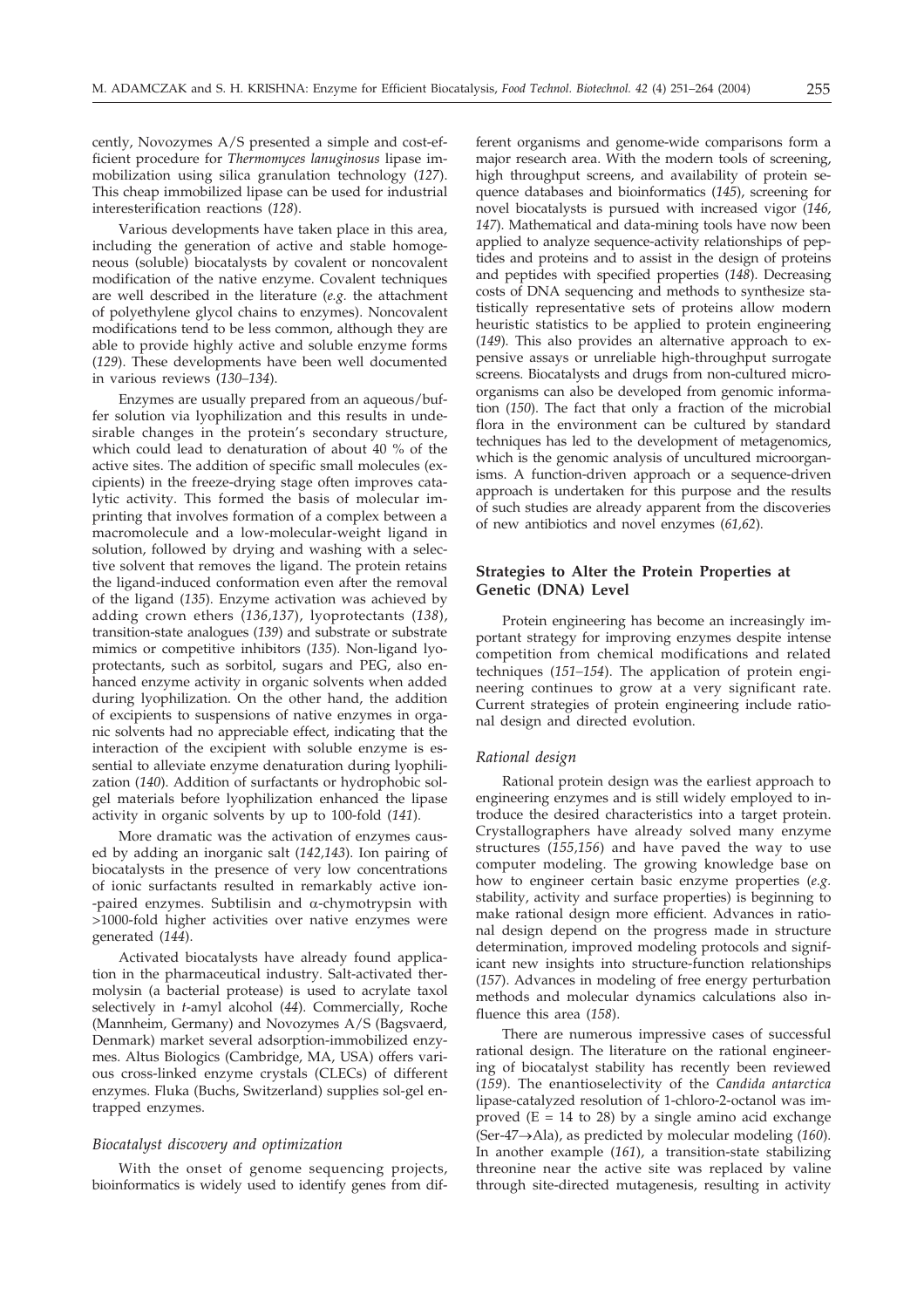loss and the lost activity was restored by using chiral substrate (2-hydroxy-propanoate) containing the missing functional –OH group, which resulted in improved enantioselectivity ( $E = 1.6$  to 22). Creating tailored enzymes with opposite enantiopreference may also be possible with this approach.

Although numerous research groups are using modeling to predict enantioselectivity, much of the available data is still empirical and is not easily interpreted at the molecular level (*162*). This is largely due to ambiguity in identifying the parameters responsible for enzyme-substrate interactions. In addition, properties like activity, specificity and stability are controlled by multiple sites on proteins. Substantial progress is essential in establishing these features, which would aid application of rational design in a truly directed manner (*163*). The importance of this exciting area of research was aptly reflected in a special issue of *Biochimica et Biophysica Acta*: *Protein Science and Molecular Enzymology* that was devoted to protein engineering, spanning the advances achieved with various enzymes (*164*).

There is another striking example of protein engineering success in relation to the activity of hydrolases on tertiary alcohol ester substrates (an important class of compounds that have not been accepted by numerous enzymes). Pleiss *et al.* (*165*) pointed out that lipases and esterases differ in a certain motif (located in the active site), which is responsible for the stabilization of the tetrahedral intermediate during catalysis. The motif could be either GX or GGGX (in single letter amino acid code; G is glycine, X is any amino acid; in a few cases the GGAX motif is the equivalent of the GGGX motif, where A is alanine) and is located in the oxyanion-binding pocket. Until recently this motif has only been described in a phenomenological manner. Bornscheuer's group was the first to identify the role of this motif in the activity towards tertiary alcohols (*166*). Only two lipases (*Candida rugosa* and *C. antarctica* lipase A) show activity on tertiary alcohol substrates. Both *C. rugosa* and *C. antarctica* lipases, which contain the GGGX or the GGAX motif, and also numerous other GGGX-motif-containing hydrolases have been shown to be effective in hydrolyzing tertiary alcohol esters. *Bacillus subtilis p*-nitrobenzyl esterase (*p*NBE) was one of the GGGX motif-containing enzymes that showed moderate enantioselectivity. Through computer modeling, Gly-105 was predicted to be crucial for improving enantioselectivity and a mutant (Gly-105-Ala) developed based on the modeling showed significant improvement ( $E = 6$  to 19) in the resolution of (*R,S*)-2-phenyl-but-3-yn-2-yl acetate (Scheme 4). GXmotif hydrolases were all inactive towards the tertiary alcohols.

In an extension of the study of this motif, Krishna *et al.* (*167*) reported the dramatic resolution of the same substrate through transesterification. The reaction shown in Scheme 4 also occurred to a certain extent by autohydrolysis, which circumvented high enantioselectivity. Therefore, the authors undertook transesterification of 2-phenyl-but-3-yn-2-ol (Scheme 5) to avoid autohydrolysis and optimized reaction conditions for the same to achieve high enantioselectivity ( $E = 65$ ). This report also serves as an example of the improvement of enzyme efficiency by medium engineering. Starting with a conversion of 9 % ( $E = 22$ ) in *n*-hexane, the authors showed the dramatic effect of the solvent by obtaining 21 % conversion  $(E = 49)$  in isooctane. By optimizing other parameters, the yield and enantioselectivity were further improved.

## *Directed evolution*

While site-directed mutagenesis and rational protein design are widely practiced, an alternate method, directed evolution, is gaining increased attention from academic and industrial laboratories to modify and improve important biocatalysts (*168–171*); and to achieve various other objectives (*172,173*). This strategy combines random mutagenesis of the target gene with screening or selection for the desired property (*174–180*). Thermostability is difficult to improve rationally and hence is a good target for directed evolution. Random mutagenesis and screening have resulted in more thermostable subtilisin and lipase (*181*). Contrary to these successes, a rational approach to increase the thermostability of *Penicillium camembertii* lipase by introducing a disulfide link was a failure (*182*). Tao and Cornish (*183*) reviewed the milestones in directed evolution of enzymes.

Numerous choices are available for creating DNA libraries, including error-prone PCR, combinatorial oli-



**Scheme 4**. Activity of hydrolases towards tertiary alcohol substrates is determined by the amino acid motif: GGGX or GGAX. Numerous GX motif containing hydrolases did not catalyze the reaction (*166*)



**Scheme 5**. Transesterification of 2-phenyl-but-3-yn-2-ol with vinyl acetate in isooctane to achieve high enantioselectivity (E = 65) compared to less selective hydrolysis reaction (reversal of the shown reaction) (*167*)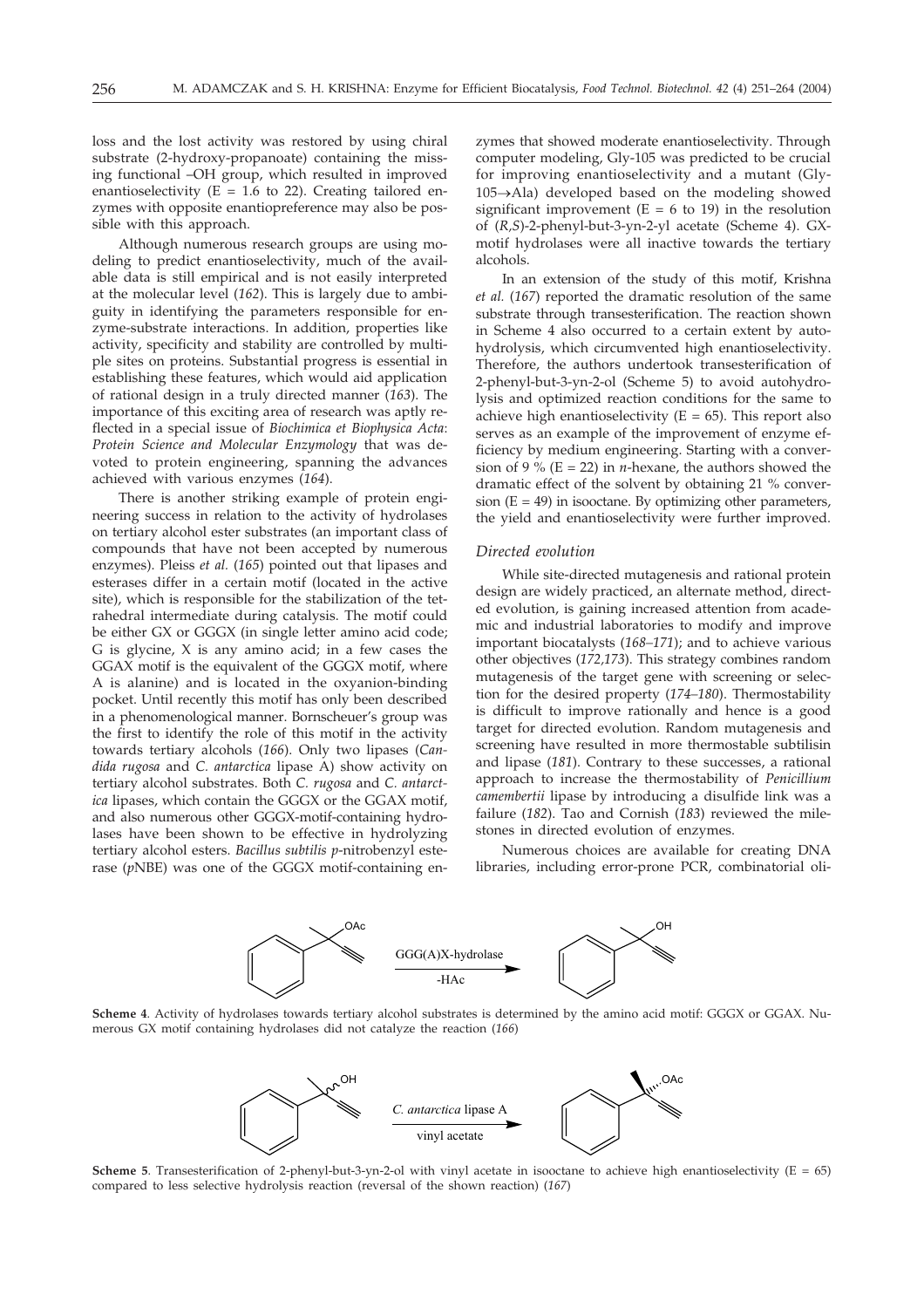gonucleotide mutagenesis, DNA shuffling, exon shuffling, random-priming recombination, random chimeragenesis on transient templates (RACHITT), staggered extension process (StEP recombination), heteroduplex recombination, incremental truncation for the creation of hybrids (ITCHY), recombined extension on truncated templates (RETT), degenerate oligonucleotide gene shuffling (DOGS) and *in vivo* recombination. Lutz and Patrick (*153*) discussed recently developed methods for directed evolution, including MAX randomization, which is an oligonucleotide-directed randomization method for creating molecular diversity in zinc-finger protein (*184*), and sequence saturation mutagenesis (SeSaM) (*185*).

situations. Many reviews on various aspects of directed evolution, citing various examples, have appeared (*187, 199–204*). Several developments have been reported for the high-throughput screening of enzyme libraries created by directed evolution (*141,146,205–207*). Also, several algorithms and computational models have been proposed to improve the efficiency of directed evolution (*208*). Table 2 illustrates some examples of important biocatalysts that have been improved by directed evolution. Improvements of enzymes by directed evolution include modifications of stability, activity and specificity. Bornscheuer (*209*) subdivided examples for novel substrate specificity by directed evolution into three groups:

|  |  |  | Table 2. Examples of enzymes modified by directed evolution |
|--|--|--|-------------------------------------------------------------|
|  |  |  |                                                             |

| Enzyme                                                                                  | <b>Improved</b> properties                                                          | Reference     |
|-----------------------------------------------------------------------------------------|-------------------------------------------------------------------------------------|---------------|
| Specificity improvement                                                                 |                                                                                     |               |
| Pseudomonas aeruginosa lipase                                                           | Enantioselectivity towards 2-methyldecanoate                                        | (186, 187)    |
| Hydantoinase                                                                            | Enantioselectivity towards D- or L-form                                             | (188)         |
| D-2-keto-3-deoxy-6-phosphogluconate (KDPG) aldolase                                     | Enantioselectivity towards both D- and L-glyceraldehyde                             | (189)         |
| $\beta$ -galactosidase                                                                  | Changing activity to $\beta$ -galactosidase                                         | (190)         |
| Staphylococcus aureus lipase                                                            | Changing activity to phospholipase                                                  | (191)         |
| Pseudomonas fluorescens esterase                                                        | Activity on sterically hindered substrate                                           | $(192 - 194)$ |
| Bacillus thermocatenulatus lipase                                                       | Increase in phospholipase activity                                                  | (195)         |
| Activity and stability improvement                                                      |                                                                                     |               |
| Homologous lipases from Candida antarctica,<br>Hyphozyma sp., Cryptococcus tsukubaensis | Chimeric lipases more stable and active toward<br>3-(3',4'-dichlorophenyl)glutarate | (196)         |
| D-amino acid amidase                                                                    | Enhanced thermostability and activity                                               | (197)         |
| N-carboamyl-D-amino acid amidohydrolase from<br>Agrobacterium tumefaciens               | Improvement of oxidative stability and thermostability                              | (198)         |

The mutant genes obtained from any method of directed evolution are transformed and expressed in a suitable host. Enzyme libraries are selected and screened for a range of selection properties. Improved genes obtained in the first round may be used as templates for the subsequent evolution cycles. For sexual evolution, a pool of homologous genes (or genes generated using asexual methods) is partially digested with DNase I and recombined by PCR. Alternatively, homologous recombination can also be achieved *in vivo* based on the transformation of *Saccharomyces cerevisiae* or *Hansenula polymorpha*. The linearized fragments possessing overlapping DNA sequences are cotransformed into the yeast. These fragments undergo homologous recombination *in vivo*, resulting in the restoration of the plasmid's circular topology. The plasmid repair is an efficient process and recombination between overlapping sequences as short as 30 bp can be readily achieved. *In vivo* recombination offers some unique advantages: efficient cloning of the resulting hybrid sequences in a large yeast expression vector and constitution of a second round of DNA shuffling without using PCR-based techniques.

Whether specific regions or the whole gene should be targeted for mutation and methods of identifying improved variants (screening vs. selection) are the issues of debate. There is no agreement between different research groups as to a single best approach and there may never be one, since they all address different needs and

(*i*) conversion of substrates which in principle should be accepted by the enzyme under investigation, but do not react due to steric hindrance or electronic effects; (*ii*) conversion of substrates which are usually converted by another enzyme; (*iii*) conversion of compounds that are already converted by the enzyme of interest, but at very low activity compared to the well accepted substrates.

Synthesized oligonucleotides have been used to create suitably diverse gene libraries and to allow researchers to tailor the diversity of a library with higher precision (*210,211*). There are numerous success stories of directed evolution to list (*212–215*). DeSantis *et al.* (*216*) developed a new technique called gene site saturation mutagenesis (GSSM), whereby each amino acid of the protein is replaced with each of the other 19 naturally occurring amino acids to create highly enantioselective nitrilase mutants. Although GSSM has led to the identification of novel mutants, it may not be a feasible technique for academic laboratories owing to the limited manpower and availability of instrumentation for each research area.

Many of the protein design efforts carried out to date have focused on using only a single method. While rational design is well suited to optimize direct interactions, it is not suitable for identifying distant mutations. Directed evolution, although good for optimizing an existing activity, may not be suitable for introducing a completely novel activity. Therefore, it is beneficial to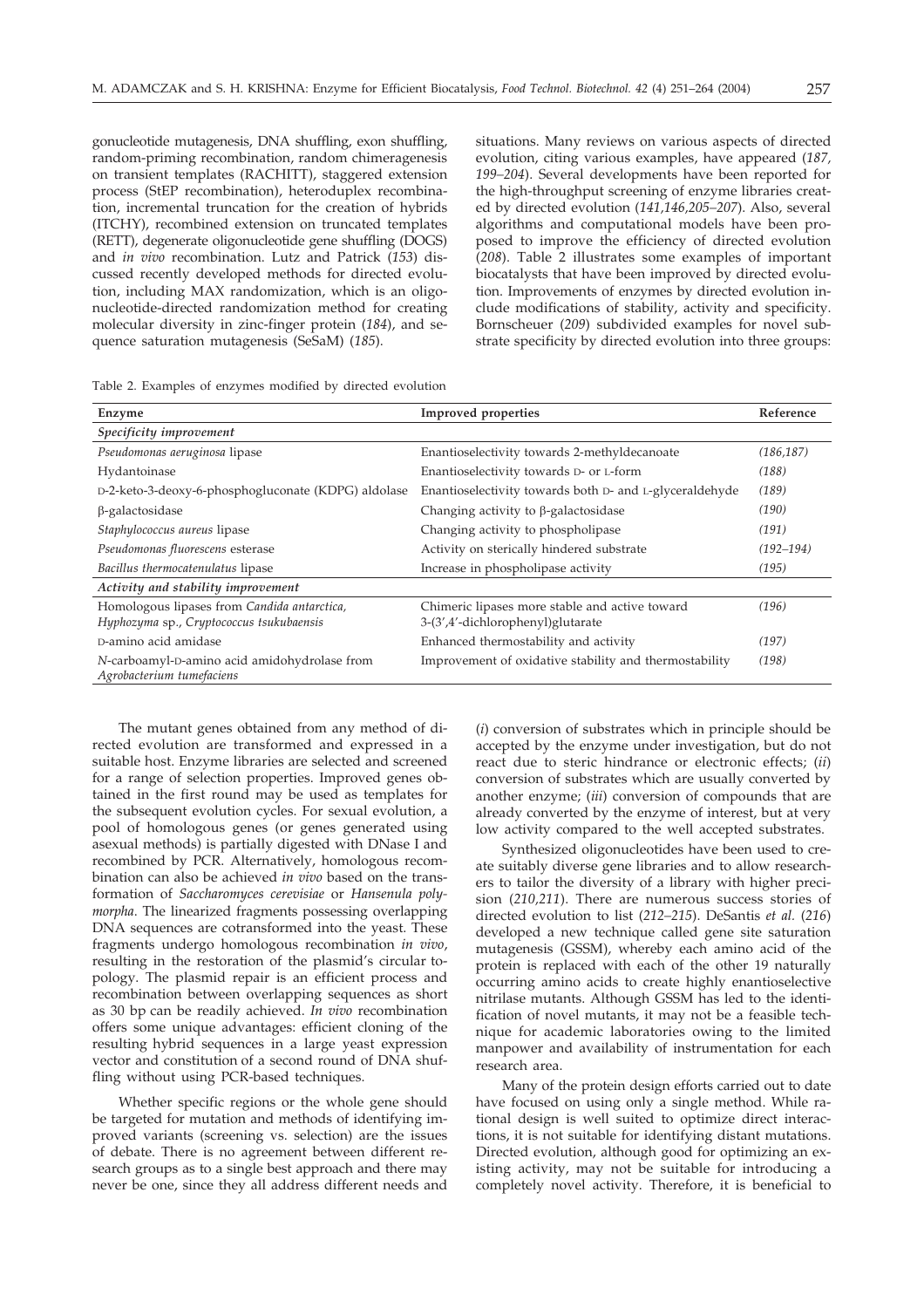combine the powers of individual techniques. Recently there have been attempts to combine rational design and directed evolution to improve biocatalysts (*201,208*). Also, directed evolution has been applied for metabolic pathway engineering (*217,218*). The ability of directed evolution to transfer a large number of genes simultaneously has also formed the basis of the emerging area of combinatorial biocatalysis, which employs iterative reactions catalyzed by isolated enzymes or whole cells, in a natural or unnatural environment, on substrates in solution or on a solid phase and harnesses the natural diversity of enzymatic reactions to generate libraries of organic compounds (*219*).

Very recently, researchers have had a breakthrough success in stringing together artificial DNA bases, which could aid the creation of altered genetic material for applications in medicine and technology. The tricky part is stitching these artificial bases into a chain, and getting the chains to replicate as natural DNA does, with the help of DNA polymerase, which works its way along a template strand of DNA, reading each base and collecting a matching base to create a new, copied strand. However, the enzyme fails to copy artificial bases. All natural DNA is made up of just four bases, but researchers have created non-natural bases, which can be used to make forms of DNA that are more robust than the natural kind and do not break apart when exposed to high temperatures. Such super-DNA could be useful in a wide range of medical and technological applications. Romesberg and co-workers (*220*) have harnessed directed evolution to find an enzyme capable of assembling non-standard DNA. After four rounds of selection, they found several mutants capable of doing the job. One was particularly impressive. Interestingly, in a different study, Benner and colleagues (*221*) found an enzyme made by HIV, the virus that causes AIDS, to do the same job. Benner's team created a more successful polymerase by starting with a different enzyme altogether – a reverse transcriptase (RT) that is made by the HIV-1 form of the virus that causes AIDS. This RT mutates very efficiently when the virus is hit with anti-HIV drugs. Benner's group checked mutated forms to find a modified RT capable of stitching two non-standard bases into strings of DNA. They fine-tuned this enzyme using rational design to create the capability of making multiple copies of non-natural DNA, opening up the possibility that the code could eventually evolve on its own.

The success of selection or screening procedures of mutant libraries obtained using the directed evolution technique continues to be one of the main concerns (*222*). Phage display is a powerful *in vitro* tool that extends the range of modern combinatorial selection techniques, allowing discovery and characterization of proteins that interact with a desired target (http:*//*cfac.uk/phrmy/ PCB/PagePhageDisplay.htm) (*223*). In phage display technology the proteins displayed a range from short amino acid sequences to antibody fragments, cDNA, hormones and enzymes. A selection process of enzyme mutants using phage display can handle a large library  $(>10<sup>7</sup>$  clones). The most often used vectors are the filamentous bacteriophages, fd, M13, or related phagemids (*224*). Another approach for library creation is *in-vitro* (cell free) compartmentalization (IVC) (*225*). Unfortunately, both these techniques are difficult to use and a range of enzyme selections has not been presented.

Recently, Moore *et al.* (*226*) have presented surface- -enhanced resonance Raman scattering (SERRS) to measure lipase activity and selectivity on silver nanoparticles. The method enables detection of ultra-low levels of hydrolase activity and hence is useful to detect *in vivo* levels of enzyme concentrations. In its current format it can detect the activity of 500 enzyme molecules. Bornscheuer (*227*) discussed the merits of SERRS and identified the need for specific instrumentation, the need to adapt the system for microtiter plate format, and the necessity of further work to design substrate dyes as bottlenecks.

#### **Concluding Remarks**

Biocatalysis has not yet achieved the status of a firstline alternative, being used only as a last resort when other possible synthetic schemes fail. Nevertheless, there are numerous examples of industrial biocatalytic processes. Although the enzymatic reactions are no longer restricted to aqueous solutions, only a fraction of the current industrial processes utilize organic solvents as media. Protein engineering is emerging as a major thrust area in improving enzyme activities and in finding novel applications. Continuing improvements and a better understanding of biocatalysis are expected to greatly influence the production of fine chemicals.

## *Acknowledgements*

One of the authors, MA, wishes to thank the Committee of Scientific Research Poland for financial support (Grant PBZ-KBN/021/P06/99).

# **References**

- *1.* K. Drauz, H. Waldmann: *Enzyme Catalysis in Organic Synthesis*, Wiley-VCH, Weinheim (2002).
- *2.* H. E. Schoemaker, D. Mink, M. G. Wubbolts, Dispelling the myths – biocatalysis in industrial synthesis, *Science*, *299* (2003) 1694–1697.
- *3.* F. H. Arnold, A. Glieder, Chemistry and biotechnology: a productive union meets new challenges, *Curr. Opin. Chem. Biol. 14* (2003) 567–569.
- *4.* G. W. Huisman, D. Gray, Towards novel processes for the fine-chemical and pharmaceutical industries, *Curr. Opin. Biotechnol. 13* (2002) 352–358.
- *5.* M. Y. Galperin, A. J. M. Baker, Environmental biotechnology: From biofouling to bioremediation: the good, the bad and the vague, *Curr. Opin. Biotechnol. 15* (2004) 167–169.
- *6.* R. E. Parales, J. D. Haddock, Biocatalytic degradation of pollutants, *Curr. Opin. Biotechnol. 15* (2004) 374–379.
- *7.* A. M. Klibanov, Improving enzymes by using them in organic solvents, *Nature*, *409* (2001) 241–246.
- *8.* G. Carrea, S. Riva, Properties and synthetic applications of enzymes in organic solvents, *Angew. Chem.-Int. Edit. 39* (2000) 2226–2254.
- *9.* F. C. Marhuenda-Egea, M. J. Bonete, Extreme halophilic enzymes in organic solvents, *Curr. Opin. Biotechnol. 13* (2002) 385–389.
- *10.* D. Georlette, V. Blaise, T. Collins, S. D'Amico, E. Gratia, A. Hoyoux, J.-C. Marx, G. Sonan, G. Feller, C. Gerday,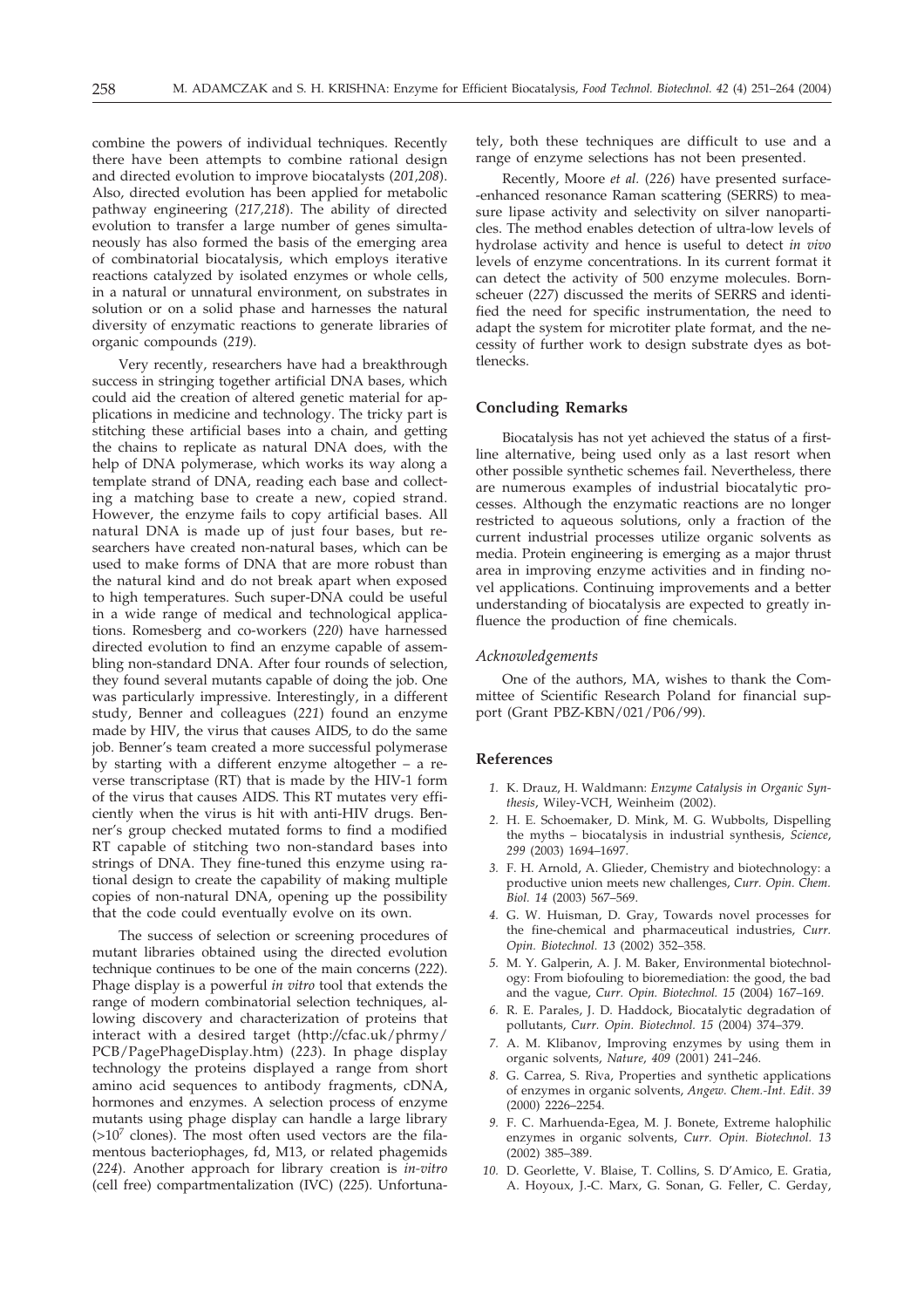Some like it cold: biocatalysis at low temperatures, *FEMS Microbiol. Rev. 28* (2004) 25–42.

- *11.* R. N. Patel: *Stereoselective Biocatalysis*, Marcel Dekker, Amsterdam (1999).
- *12.* K. Faber: *Biotransformations in Organic Chemistry*, Wiley- -VCH, Berlin (2000).
- *13.* A. Liese, K. Seelbach, C. Wandrey: *Industrial Biotransformations*, Wiley-VCH, Weinheim (2000).
- *14.* A. J. J. Straathof, P. Adlercreutz: *Applied Biocatalysis*, Harwood Scientific Publishers, Amsterdam (2000).
- *15.* A. Steinreiber, K. Faber, Microbial epoxide hydrolases for preparative biotransformations, *Curr. Opin. Biotechnol. 12*  $(2001)$  552-558.
- *16.* U. T. Bornscheuer, Microbial carboxyl esterases: classification, properties and application in biocatalysis, *FEMS Microbiol. Rev. 733* (2002) 1–9.
- *17.* K.-E. Jaeger, T. Eggert, Lipases for biotechnology, *Curr. Opin. Biotechnol. 13* (2002) 390–397.
- *18.* R. N. Patel, Microbial/enzymatic synthesis of chiral intermediates for pharmaceuticals, *Enzyme Microb. Technol. 31* (2002) 804–826.
- *19.* H. S. Ro, H. P. Hong, B. H. Kho, S. Kim, B. H. Chung, Genome-wide cloning and characterization of microbial esterases, *FEMS Microbiol. Lett. 233* (2004) 97–105.
- *20.* A. M. Klibanov, Asymmetric enzymatic oxidoreductions in organic solvents, *Curr. Opin. Biotechnol. 14* (2003) 427–431.
- *21.* J. D. Rozzell, Commercial scale biocatalysis: myths and realities, *Bioorg. Med. Chem. 7* (1999) 2253–2261.
- *22.* J. P. Rasor, E. Voss, Enzyme-catalyzed processes in pharmaceutical industry, *Appl. Catal. A-Gen. 221* (2001) 145–158.
- *23.* S. J. Benkovic, S. Hammes-Schiffer, A perspective on enzyme catalysis, *Science*, *301* (2003) 1196–1202.
- *24.* A. S. Bommarius, B. R. Riebel: *Biocatalysis*, Wiley-VCH, Weinheim (2004).
- *25.* A. Zaks, A. M. Klibanov, Enzymatic catalysis in nonaqueous solvents, *J. Biol. Chem. 263* (1988) 3194–3201.
- *26.* A. Zaks, A. M. Klibanov, The effect of water on enzyme action in organic media, *J. Biol. Chem. 263* (1988) 8017– 8021.
- *27.* A. M. Klibanov, Why enzymes are less active in organic solvents than in water? *Trends Biotechnol. 15* (1997) 97– 101.
- *28.* L. Dai, A. M. Klibanov, Striking activation of oxidative enzymes suspended in nonaqueous media, *Proc. Natl. Acad. Sci. USA*, *96* (1999) 9475–9478.
- *29.* P. J. Halling, Biocatalysis in low-water media: understanding effects of reaction conditions, *Curr. Opin. Chem. Biol. 4* (2000) 74–80.
- *30.* P. J. Halling, Salt hydrates for water activity control with biocatalysis in organic media, *Biotechnol. Techn. 6* (1992) 271–276.
- *31.* E. Wehtje, J. Kaur, P. Adlercreutz, S. Chand, B. Mattiasson, Water activity control in enzymatic esterification processes, *Enzyme Microb. Technol. 21* (1997) 502–510.
- *32.* M. Goldberg, F. Parvaresh, D. Thomas, M. D. Legoy, Enzymatic ester synthesis with continuous measurement of water activity, *Biochim. Biophys. Acta*, *957* (1988) 359–362.
- *33.* T. Theppakorn, P. Kanasawud, P. J. Halling, Effect of solid-state buffers on the catalytic activity of papain in low water media, *Enzyme Microb. Technol. 32* (2003) 828–836.
- *34.* J. A. Berberich, J. L. Kaar, A. J. Russell, Use of salt hydrate pairs to control water activity for enzyme catalysis in ionic liquids, *Biotechnol. Progr. 19* (2003) 1029–1032.
- *35.* M. J. Alston, R. B. Freedman, A comparison of lipase-catalysed ester and lactone synthesis in low-water systems: analysis of optimum water activity, *Biotechnol. Bioeng. 77* (2002) 641–650.
- *36.* M. Persson, D. Costes, E. Wehtje, P. Adlercreutz, Effects of solvent, water activity and temperature on lipase and hydroxynitryle lyase enantioselectivity, *Enzyme Microb. Technol. 30* (2002) 916–923.
- *37.* M. Eckstein, P. Wasserscheid, U. Kragl, Enhanced enantioselectivity of lipase from *Pseudomonas* sp. at high temperatures and fixed water activity in the ionic liquid, 1-butyl-3-methylimidazolium bis(trifluoromethyl)sulfonylamide, *Biotechnol. Lett. 24* (2002) 763–767.
- *38.* S. Hashimoto, A. Ozaki, Whole microbial cell processes for manufacturing amino acids, vitamins or ribonucleotides, *Curr. Opin. Biotechnol. 10* (1999) 604–608.
- *39.* J. Ogawa, S. Shimizu, Microbial enzymes: new industrial applications from traditional screening methods, *Trends Biotechnol. 17* (1999) 13–20.
- *40.* B. Schulze, M. G. Wubbolts, Biocatalysis for industrial production of fine chemicals, *Curr. Opin. Biotechnol. 10* (1999) 609–615.
- *41.* P. S. J. Cheetham, Case Studies in the Application of Biocatalysts for the Production of (Bio)Chemicals. In: *Applied Biocatalysis,* A. J. J. Straathof, P. Adlercreutz (Eds.), Harwood Scientific Publishers, Amsterdam (2000) pp. 93–152.
- *42.* R. A. Gross, A. Kumar, B. Kalra, Polymer synthesis by *in vitro* enzyme catalysis, *Chem. Rev. 101* (2001) 2097–2124.
- *43.* S. M. Roberts, Preparative biotransformations, *J. Chem. Soc.-Perkin Trans. I* (9) (2001) 1475–1499.
- *44.* A. Schmid, J. S. Dordick, B. Hauer, A. Kiener, M. Wubbolts, B. Witholt, Industrial biocatalysis: Today and tomorrow, *Nature*, *409* (2001) 258–268.
- *45.* A. Zaks, Industrial biocatalysis, *Curr. Opin. Chem. Biol. 5* (2001) 130–136.
- *46.* M. Manzoni, N. Rollini, Biosynthesis and biotechnological production of statins by filamentous fungi and application of these cholesterol-lowering drugs, *Appl. Microbiol. Biotechnol. 58* (2002) 555–564.
- *47.* A. J. J. Straathof, S. Panke, A. Schmid, The production of fine chemicals by biotransformation, *Curr. Opin. Biotechnol. 13* (2002) 548–556.
- *48.* S. M. Thomas, R. DiCosimo, V. Nagarajan, Biocatalysis: applications and potentials for the chemical industry, *Trends Biotechnol. 20* (2002) 238–242.
- *49.* J. B. van Beilen, Z. Li, Enzyme technology: an overview, *Curr. Opin. Biotechnol. 13* (2002) 338–344.
- *50.* M. Vellard, The enzyme as drug: Application of enzymes as pharmaceuticals, *Curr. Opin. Biotechnol. 14* (2003) 444– 450.
- *51.* S. Panke, M. Held, M. Wubbolts, Trends and innovations in industrial biocatalysis for the production of fine chemicals, *Curr. Opin. Biotechnol. 15* (2004) 272–279.
- *52.* S. Kumar, C. Wittmann, E. Heinzle, Minibioreactors, *Biotechnol. Lett. 26* (2004) 1–10.
- *53.* D. E. Robertson, J. A. Chaplin, G. DeSantis, M. Podar, M. Madden, E. Chi, T. Richardson, A. Milan, M. Miller, D. P. Weiner, K. Wong, J. McQuaid, B. Farwell, L. A. Preston, X. Tan, M. A. Snead, M. Keller, E. Mathur, P. L. Kretz, M. J. Burk, J. M. Short, Exploring nitrilase sequence space for enantioselective catalysis, *Appl. Environ. Microbiol. 70* (2004) 2429–2436.
- *54.* U. T. Bornscheuer: Assay Systems for Screening or Selection of Biocatalysts. In: *Enzyme Functionality: Design, Engineering and Screening*, A. Svendsen (Ed.), Marcel Dekker, Inc., New York (2003) pp. 149–182.
- *55.* M. Konarzycka-Bessler, U. T. Bornscheuer, A high-throughput-screening method for determination the synthetic activity of hydrolases, *Angew. Chem.-Int. Edit. 42* (2003) 1418– 1420.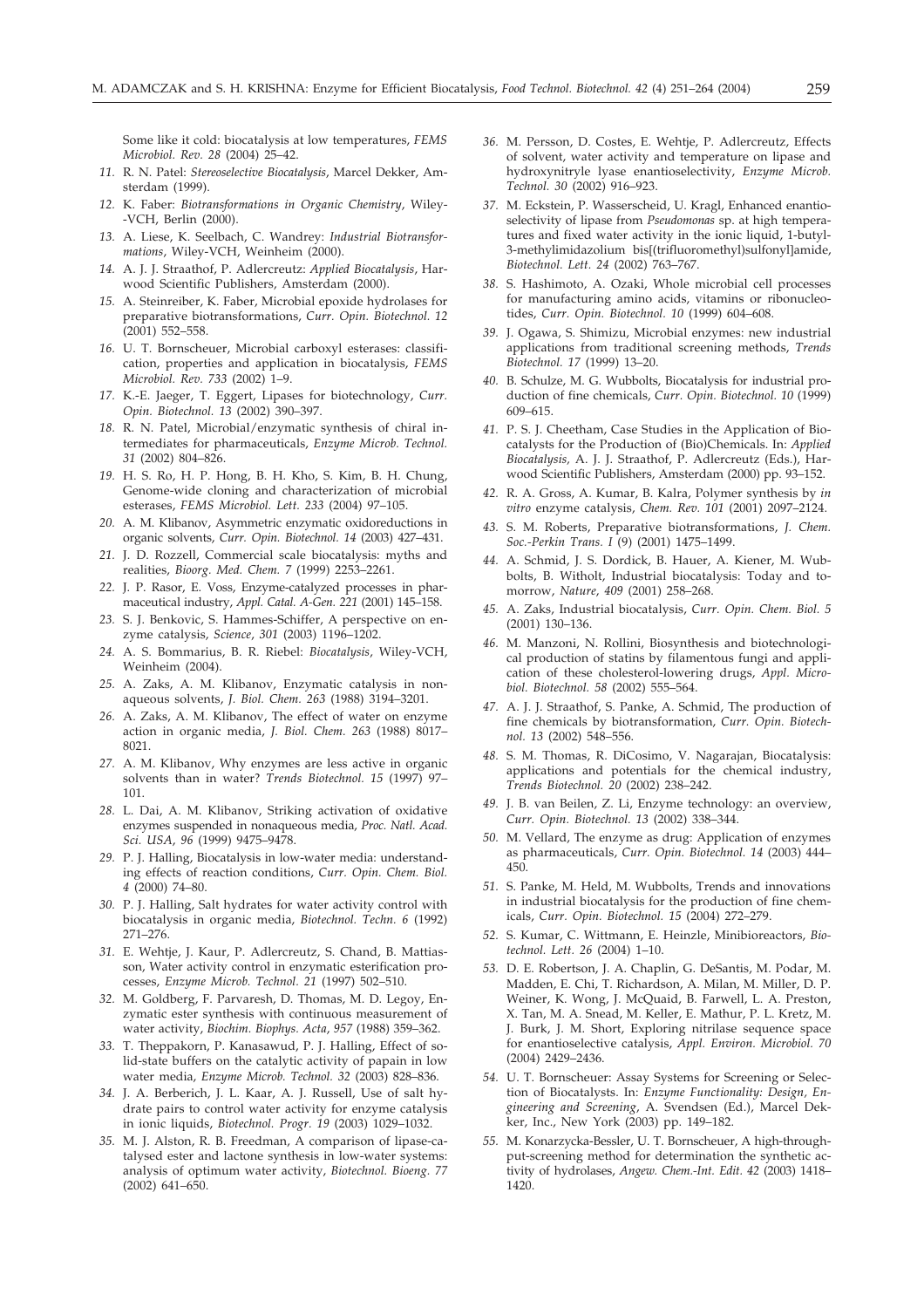- *56.* E. Nyfeler, J. Grognux, D. Wahler, J.-L. Reymond, A sensitive and selective high-throughput screening fluorescence assay for lipases and esterases, *Helv. Chim. Acta*, *86* (2003) 2919–2927.
- *57.* E. Leroy, N. Bensel, J.-L. Reymond, A low background high-throughput screening (HTS) fluorescence assay for lipases and esterases using acyloxymethylethers of umbelliferone, *Bioorg. Med. Chem. Lett. 13* (2003) 2105–2108.
- *58.* D. Wahler, J.-L. Reymond, Novel methods for biocatalyst screening, *Curr. Opin. Chem. Biol. 5* (2001) 152–158.
- *59.* D. Wahler, J.-L. Reymond, High-throughput screening for biocatalysts, *Curr. Opin. Biotechnol. 12* (2001) 535–544.
- *60.* R. Daniel, The soil metagenome a rich resource for the discovery of novel natural products, *Curr. Opin. Biotechnol. 15* (2004) 199–204.
- *61.* P. D. Schloss, J. Handelsman, Biotechnological prospects from metagenomics, *Curr. Opin. Biotechnol. 14* (2003) 303– 310.
- *62.* P. Lorenz, K. Liebeton, F. Niehaus, J. Eck, Screening for novel enzymes for biocatalytic processes: accessing the metagenome as a resource of novel functional sequence space, *Curr. Opin. Biotechnol. 13* (2002) 572–577.
- *63.* M. R. Rondon, P. R. August, A. D. Bettermann, S. F. Brady, T. H. Grossman, M. R. Liles, K. A. Loiacono, B. A. Lynch, I. A. MacNeil, C. Minor, C. L. Tiong, M. Gilman, M. S. Osburne, J. Clardy, J. Handelsman, R. M. Goodman, Cloning the soil metagenome: a strategy for accessing the genetic and functional diversity of uncultured microorganisms, *Appl. Environ. Microbiol. 66* (2000) 2541–2547.
- *64.* J. Handelsman, L. P. Wackett, Ecology and industrial microbiology. Microbial diversity – sustaining the Earth and industry, *Curr. Opin. Microbiol. 5* (2002) 237–239.
- *65.* V. Torsvik, L. Ovreas, Microbial diversity and function in soil: from genes to ecosystems, *Curr. Opin. Microbiol. 5* (2002) 240–245.
- *66.* C. Schiraldi, M. De Rosa, The production of biocatalysts and biomolecules from extremophiles, *Trends Biotechnol. 20* (2002) 515–521.
- *67.* U. T. Bornscheuer, R. J. Kazlauskas, Catalytic promiscuity in biocatalysis: using old enzymes to form new bonds and follow new pathways, *Angew. Chem.-Int. Edit. 42* (2004) 6032–6040.
- *68.* A. E. Todd, C. A. Orengo, J. M. Thornton, Plasticity of enzyme active sites, *Trends Biochem. Sci. 27* (2002) 419–426.
- *69.* S. H. Krishna, N. G. Karanth, Lipases and lipase-catalyzed esterification reactions in nonaqueous media, *Catal. Rev.- Sci. Eng. 44* (2002) 499–591.
- *70.* U. T. Bornscheuer: *Enzymes in Lipid Modification*, Wiley- -VCH, Weinheim (2000).
- *71.* A. Pandey, S. Benjamin, C. R. Soccol, P. Nigam, N. Krieger, V. T. Soccol, The realm of microbial lipases in biotechnology, *Biotechnol. Appl. Biochem. 29* (1999) 119–131.
- *72.* R. Nandakumar, K. Yoshimune, M. Wakayama, M. Moriguchi, Microbial glutaminase: biochemistry, molecular approaches and applications in the food industry, *J. Mol. Catal. B-Enzym. 23* (2003) 87–100.
- *73.* G. Perugino, A. Trincone, M. Rossi, M. Moracci, Oligosaccharide synthesis by glycosynthases, *Trends Biotechnol. 22* (2004) 31–37.
- *74.* B. M. de Roode, A. C. R. Franssen, A. Van der Padt, R. M. Boom, Perspectives for the industrial enzymatic production of glycosides, *Biotechnol. Progr. 19* (2003) 1391–1402.
- *75.* C. A. G. M. Weijers, J. A. M. de Bont, Epoxide hydrolases from yeasts and other sources: versatile tools in biocatalysis, *J. Mol. Catal. B-Enzym. 6* (1999) 199–214.
- *76.* E. de Vriese, D. B. Janssen, Biocatalyic conversion of epoxides, *Curr. Opin. Biotechnol. 14* (2003) 414–420.
- *77.* V. Alphand, G. Carrea, R. Wohlgemuth, R. Furstoss, J. M. Woodley, Towards large-scale synthetic applications of Baeyer-Villiger monooxygenases, *Trends Biotechnol. 21* (2003) 318–323.
- *78.* S. G. Burton, Oxidizing enzymes as biocatalysts, *Trends Biotechnol. 21* (2003) 543–549.
- *79.* J. B. van Beilen, W. A. Duetz, A. Schmid, B. Witholt, Practical issues in the application of oxygenases, *Trends Biotechnol. 21* (2003) 170–177.
- *80.* G.-J. ten Brink, I. W. C. E. Arends, R. A. Sheldon, The Bayer-Villiger reaction: towards greener procedures, *Chem. Rev. 104* (2004) 4105–4123.
- *81.* A. Pandey, P. Nigam, C. R. Soccol, V. T. Soccol, D. Singh, R. Mohan, Advances in microbial amylases, *Biotechnol. Appl. Biochem. 31* (2000) 135–152.
- *82.* S. W. May, Applications of oxidoreductases, *Curr. Opin. Biotechnol. 10* (1999) 370–375.
- *83.* S. Nanda, J. P. Yadav, Lipoxygenase biocatalysis: a survey of asymmetric oxygenation, *J. Mol. Catal. B-Enzym. 26* (2003) 3–28.
- *84.* S. T. Prigge, J. C. Boyington, M. Faig, K. S. Doctor, B. J. Gaffney, L. M. Amzel, Structure and mechanism of lipoxygenase, *Biochimie*, *79* (1997) 629–636.
- *85.* C. O'Reilly, P. D. Turner, The nitrilase family of CN hydrolysing enzymes – a comparative study, *J. Appl. Microbiol. 95* (2003) 1161–1174.
- *86.* A. Zaks, A. M. Klibanov, Enzyme-catalyzed processes in organic solvents, *Proc. Natl. Acad. Sci. USA*, *82* (1985) 3192–3196.
- *87.* K. Watanabe, S. I. Ueji, Dimethyl sulfoxide as a co-solvent dramatically enhances the enantioselectivity in lipase-catalyzed resolutions of 2-phenoxypropionic acyl derivatives, *J. Chem. Soc.-Perkin Trans. I* (12) (2001) 1386–1390.
- *88.* S. I. Ueji, M. Nishimura, R. Kudo, R. Matsumi, K. Watanabe, Y. Ebara, A dramatic improvement of enantioselectivity of lipase in organic solvents by addition of aqueous SDS: A close correlation between enantioselectivity and conformational flexibility of lipase, *Chem. Lett. 30* (2001) 912–913.
- *89.* S. I. Ueji, H. Tanaka, T. Hanaoka, A. Ueda, K. Watanabe, K. Kaihatsu, Y. Ebara, Effects of chemical modification of lipase on its enantioselectivity in organic solvents, *Chem. Lett. 30* (2001) 1066–1067.
- *90.* H. Iding, B. Wirz, M. Rogers-Evans, Chemo-enzymatic preparation of chiral 3-aminopyrrolidine derivatives, *Tetrahedron, 60* (2004) 647–653.
- *91.* Y. Hirose, K. Kariya, I. Sasaki, Y. Kurono, H. Ebiike, K. Achiwa, Drastic solvent effect on lipase-catalyzed enantioselective hydrolysis of prochiral 1,4-dihydropyridines, *Tetrahedron Lett. 33* (1992) 7157–7160.
- *92.* P. J. Halling, Thermodynamic predictions for biocatalysis in nonconventional media: Theory, tests, and recommendations for experimental design and analysis, *Enzyme Microb. Technol. 16* (1994) 178–206.
- *93.* M. T. Reetz, Lipases as practical biocatalysts, *Curr. Opin. Chem. Biol. 6* (2002) 145–150.
- *94.* R. Madeira-Lau, F. van Rantwijk, K. R. Seddon, R. A. Sheldon, Lipase-catalyzed reactions in ionic liquids, *Org. Lett. 2* (2000) 4189–4191.
- *95.* P. Wasserscheid, W. Keim, Ionic liquids New solutions for transition metal catalysis, *Angew. Chem.-Int. Edit. 39* (2000) 3772–3789.
- *96.* S. Park, R. J. Kazlauskas, Improved preparation and use of room-temperature ionic liquids in lipase-catalyzed enantioand regioselective acylations, *J. Org. Chem. 66* (2002) 8395– 8401.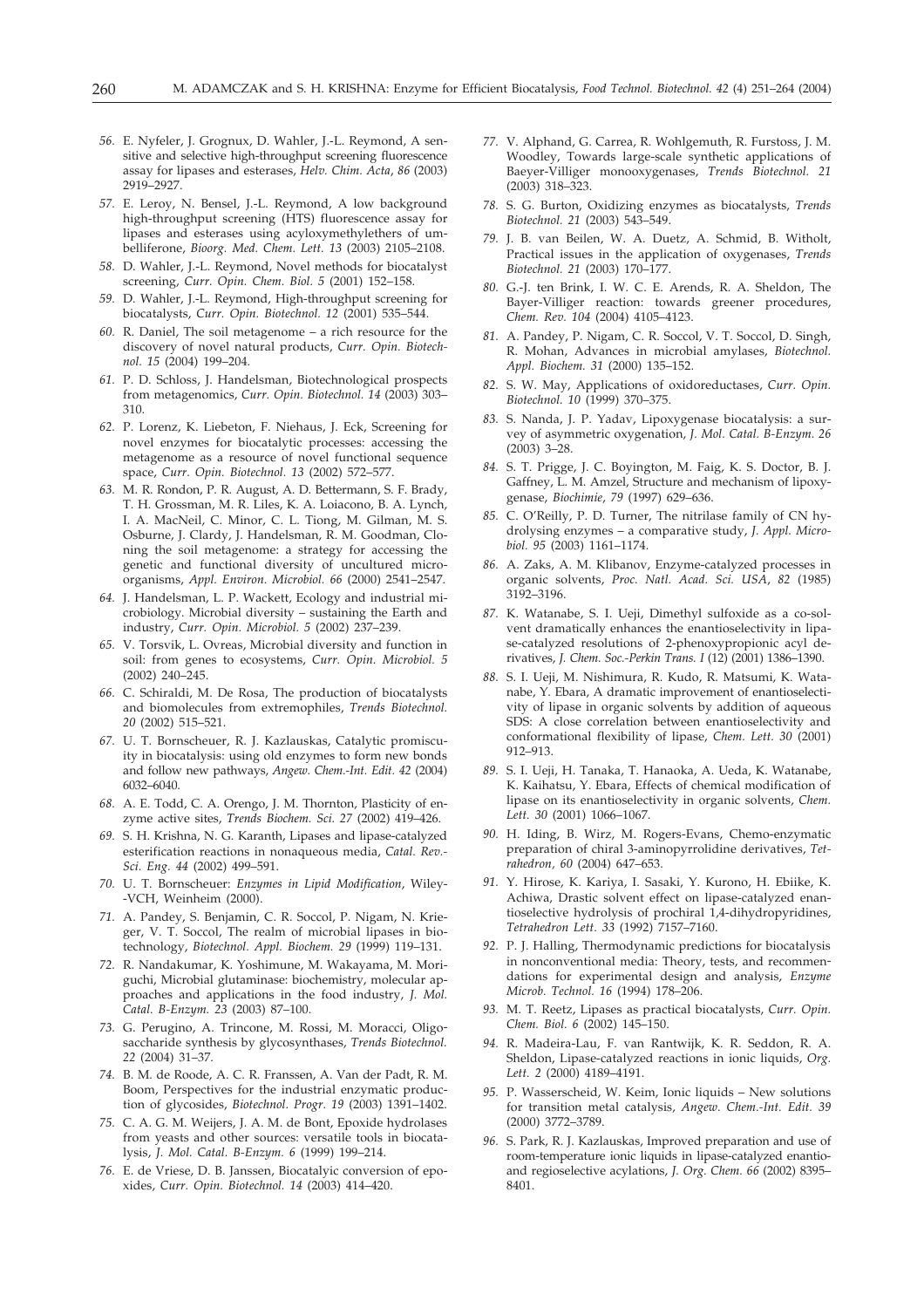- *97.* U. Kragl, M. Eckstein, N. Kaftzik, Enzyme catalysis in ionic liquids, *Curr. Opin. Biotechnol. 13* (2002) 565–571.
- *98.* M. N. Gupta, I. Roy, Enzymes in organic media. Forms, functions and applications, *Eur. J. Biochem. 271* (2004) 2575–2583.
- *99.* Z. Knez, M. Habulin, Compressed gases as alternative enzymatic-reaction solvents: a short review, *J. Supercrit. Fluids*, *23* (2002) 29–42.
- *100.* M. Noel, D. Combes, Effects of temperature and pressure on *Rhizomucor miehei* lipase stability, *J. Biotechnol. 102* (2003) 23–32.
- *101.* M. Noel, D. Combes, *Rhizomucor miehei* lipase: differential scanning calorimetry and pressure/temperature stability studies in presence of soluble additives, *Enzyme Microb. Technol. 33* (2003) 299–308.
- *102.* B. Hungerhoff, H. Sonnenschein, F. Theil, Enantiomer separation by extraction after lipase-catalyzed, enantiomer- -selective fluoroacylation, *Angew. Chem.-Int. Edit. 40* (2001) 2492–2494.
- *103.* Z. Luo, S. M. Swaleh, F. Theil, D. P. Curran, Resolution of 1-(2-naphthyl)ethanol by a combination of an enzyme- -catalyzed kinetic resolution with a fluorous triphasic separative reaction, *Org. Lett. 4* (2002) 2585–2587.
- *104.* E. Henke, S. Schuster, H. Yang, U. T. Bornscheuer, Lipasecatalyzed resolution of ibuprofen, *Mon. Chem. 131* (2000) 633–638.
- *105.* D. G. Gascoyne, H. L. Finkbeiner, K. P. Chan, J. L. Gordon, K. R. Stewart, R. J. Kazlauskas, Molecular basis for enantioselectivity of lipase from Chromobacterium viscosum toward the diesters of 2,3-dihydro-3-(4'-hydroxyphenyl)-1,1,3-trimethyl-1H-inden-5-ol, *J. Org. Chem. 66* (2001) 3041–3048.
- *106.* J. Ottosson, K. Hult, Influence of acyl chain lenght on the enantioselectvity of *Candida antarctica* lipase B and its thermodynamic components in kinetic resolution of sec- -alkohols, *J. Mol. Catal. B-Enzym. 11* (2001) 1025–1028.
- *107.* A. de Raadt, H. Griengl, The use of substrate engineering in biohydroxylation, *Curr. Opin. Biotechnol. 13* (2002) 537– 542.
- *108.* U. T. Bornscheuer, R. J. Kazlauskas: *Hydrolases in Organic Synthesis: Regio- and Stereoselective Biotransformation*, Wiley- -VCH, Weinheim (1999).
- *109.* B. G. Davis, V. Boyer, Biocatalysis and enzymes in organic synthesis, *Nat. Prod. Rep. 18* (2001) 618–640.
- *110.* U. T. Bornscheuer, C. Bessler, R. Srinivas, S. H. Krishna, Optimizing lipases and related enzymes for efficient application, *Trends Biotechnol. 20* (2002) 433–437.
- *111.* S. H. Krishna, Developments and trends in enzyme catalysis in nonconventional media, *Biotechnol. Adv. 20* (2002) 239–266.
- *112.* O. Kirk, T. V. Borchert, C. C. Fuglsang, Industrial enzyme application, *Curr. Opin. Biotechnol. 13* (2002) 345–351.
- *113.* A. Ogawa, S. Shimizu, Industrial microbial enzymes: their discovery by screening and use in large-scale production of useful chemicals in Japan, *Curr. Opin. Biotechnol. 13* (2002) 367–375.
- *114.* S. Panke, M. G. Wubbolts, Enzyme technology and bioprocess engineering, *Curr. Opin. Biotechnol. 13* (2002) 111– 116.
- *115.* A. Schmid, F. Hollman, J. B. Park, B. Buhler, The use of enzymes in the chemical industry in Europe, *Curr. Opin. Biotechnol. 13* (2002) 359–366.
- *116.* K.-E. Jaeger, Protein technologies and commercial enzymes: White is the hype – biocatalyst on the move, *Curr. Opin. Biotechnol. 15* (2004) 269–271.
- *117.* K. H. Maurer, Detergent proteases, *Curr. Opin. Biotechnol. 15* (2004) 330–334.
- *118.* R. Mertens, A. Liese, Biotechnological application of hydrogenases, *Curr. Opin. Biotechnol. 15* (2004) 343–348.
- 119. C. F. Sio, W. J. Quax, Improved β-lactam acylases and their use as industrial biocatalysts, *Curr. Opin. Biotechnol. 15* (2004) 349–355.
- *120.* B. G. Davis, Chemical modification of biocatalysts, *Curr. Opin. Biotechnol. 14* (2003) 379–386.
- *121.* Y. Inada, T. Yoshimoto, A. Matsushima, Y. Saito, Engineering physicochemical and biological properties of proteins by chemical modification, *Trends Biotechnol. 4* (1986) 68–73.
- *122.* U. T. Bornscheuer, P. Padmanabhan, T. Scheper: Emulsion Immobilized Enzymes. In: *Microspheres, Microcapsules and Liposomes*, R. Arshady (Ed.), Citus Books, London (1999) pp. 541–558.
- *123.* S. H. Krishna, N. D. Srinivas, K. S. M. S. Raghavarao, N. G. Karanth: Reverse Micellar Extraction for Downstream Processing of Proteins/Enzymes. In: *History and Trends in Bioprocessing and Biotransformation* (*Advances in Biochemical Enginnering/Biotechnology Vol. 75*), Springer Verlag, Berlin (2002) 119–183.
- *124.* T. Boller, C. Meier, S. Menzler, EUPERGIT oxirane acrylic beads: how to make enzymes fit for biocatalysis, *Org. Process Res. Dev. 6* (2002) 509–519.
- *125.* L. Cao, L. van Langen, R. A. Sheldon, Immobilised enzymes: carrier-bound or carrier free? *Curr. Opin. Biotechnol. 14* (2003) 387–394.
- *126.* U. T. Bornscheuer, Immobilizing enzymes: how to create more suitable biocatalysts, *Angew. Chem.-Int. Edit. 42* (2003) 3336–3337.
- *127.* M. W. Christensen, L. Andersen, T. L. Husum, O. Kirk, Industrial lipase immobilization, *Eur. J. Lipid Sci. Technol. 105* (2003) 318–321.
- *128.* M. W. Christensen, L. Andersen, O. Kirk, H. C. Holm, Enzymatic interesterification of commodity oils and fats approaching the tonnes scale, *Lipid Technol. Newslett. 7* (2001) 33–37.
- *129.* Y. Okahata, T. Mori, Lipid-coated enzymes as efficient catalysts in organic media, *Trends Biotechnol. 15* (1997) 50–54.
- *130.* Y. L. Khmelnitsky, A. V. Levashov, N. L. Klyachko, K. Martinek, Engineering biocatalytic systems in organic media with low water content, *Enzyme Microb. Technol. 10* (1988) 710–724.
- *131.* G. DeSantis, J. B. Jones, Chemical modification of enzymes for enhanced functionality, *Curr. Opin. Biotechnol. 10* (1999) 324–330.
- *132.* G. DeSantis, J. B. Jones, Towards understanding and tailoring the specificity of synthetically useful enzymes, *Accounts Chem. Res. 32* (1999) 99–107.
- *133.* C. P. Govardhan, Crosslinking of enzymes for improved stability and performance, *Curr. Opin. Biotechnol. 10 (*1999) 331–335.
- *134.* P. Villeneuve, J. M. Muderhwa, J. Graille, M. J. Haas, Customizing lipases for biocatalysis: a survey of chemical, physical and molecular biological approaches, *J. Mol. Catal. B-Enzym. 9* (2000) 113–148.
- *135.* A. J. Russell, A. M. Klibanov, Inhibitor-induced enzyme activation in organic solvents, *J. Biol. Chem. 263* (1988) 11624–11626.
- *136.* J. F. J. Engbersen, J. Broos, W. Verboom, D. N. Reinhoudt, Effects of crown ethers and small amounts of cosolvent on the activity and enantioselectivity of  $\alpha$ -chymotrypsin in organic solvents, *Pure Appl. Chem. 68* (1996) 2171–2178.
- *137.* D. J. van Unen, J. F. J. Engbersen, D. N. Reinhoudt, Why do crown ethers activate enzymes in organic solvents? *Biotechnol. Bioeng. 77* (2002) 248–255.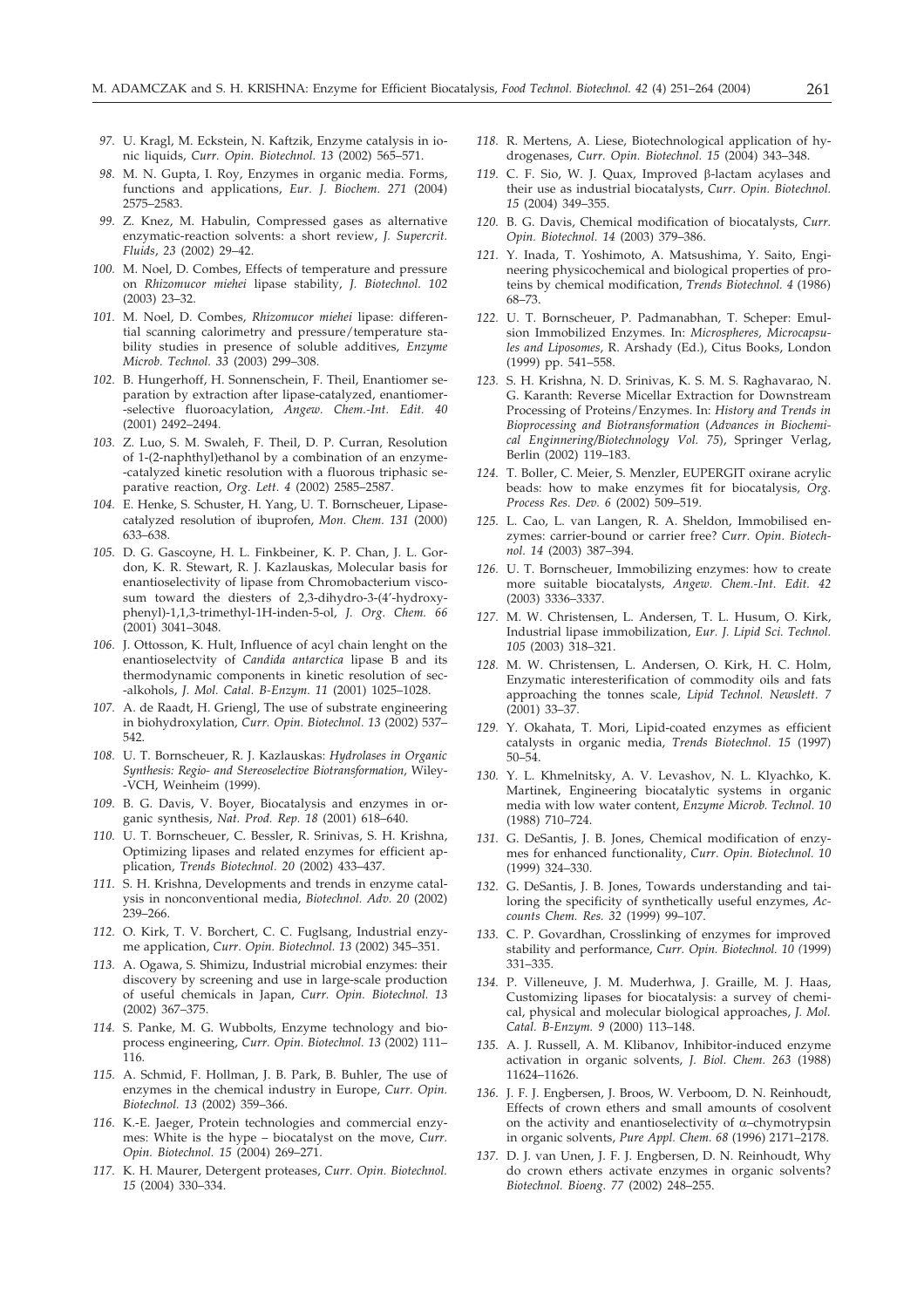- *138.* K. Dabulis, A. M. Klibanov, Dramatic enhancement of enzymatic activity in organic solvents by lyoprotectants, *Biotechnol. Bioeng. 41* (1993) 566–571.
- *139.* C. J. Slade, E. N. Vulfson, Induction of catalytic activity in proteins by lyophilization in the presence of a transition state analogue, *Biotechnol. Bioeng. 57* (1998) 211–215.
- *140.* A. M. Klibanov, Improving enzymes by using them in organic solvents, *Nature*, *409* (2001) 241–246.
- *141.* M. T. Reetz, New methods for the high-throughput screening of enantioselective catalysts and biocatalysts, *Angew. Chem.-Int. Edit. 41* (2002) 1335–1338.
- *142.* B. A. Bedell, V. V. Mozhaev, D. S. Clark, J. S. Dordick, Testing for diffusion limitations in salt-activated enzyme catalysts operating in organic solvents, *Biotechnol. Bioeng. 58* (1998) 654–657.
- *143.* M.-Y. Lee, J. S. Dordick, Enzyme activation for nonaqueous media, *Curr. Opin. Biotechnol. 13* (2002) 376–384.
- *144.* P. Wang, M. V. Sergeeva, L. Lim, J. S. Dordick, Biocatalytic plastics as active and stable materials for biotransformations, *Nat. Biotechnol. 15* (1997) 789–793.
- *145.* R. Apweiler, A. Bairoch, C. H. Wu, Protein sequence databases, *Curr. Opin. Chem. Biol. 8* (2004) 76–80.
- *146.* S. Becker, H. U. Schmoldt, T. M. Adams, S. Wilhelm, H. Kolmar, Ultra-high-throughput screening based on cell- -surface display and fluorescence-activated cell sorting for the identification of novel biocatalysts, *Curr. Opin. Biotechnol. 15* (2004) 323–329.
- *147.* D. E. Robertson, B. A. Steer, Recent progress in biocatalyst discovery and optimization, *Curr. Opin. Chem. Biol. 8* (2004) 141–149.
- *148.* L. P. Wackett, Novel biocatalysis by database mining, *Curr. Opin. Biotechnol. 15* (2004) 280–284.
- *149.* C. Gustafsson, S. Govindarajan, J. Minshull, Putting engineering back into protein engineering: bioinformatic approaches to catalyst design, *Curr. Opin. Biotechnol. 14* (2003) 366–370.
- *150.* W. R. Streit, R. Daniel, K.-E. Jaeger, Prospecting for biocatalysts and drugs in the genomes of non-cultured microorganisms, *Curr. Opin. Biotechnol. 15* (2004) 285–290.
- *151.* D. N. Rubingh, Protein engineering from a bioindustrial point of view, *Curr. Opin. Biotechnol. 8* (1997) 417–422.
- *152.* R. Chen, Enzyme engineering: rational redesign versus directed evolution, *Trends Biotechnol. 19* (2001) 13–14.
- *153.* S. Lutz, W. M. Patrick, Novel methods for directed evolution of enzymes: quality, not quantity, *Curr. Opin. Biotechnol. 15* (2004) 291–297.
- *154.* R. Petri, C. Schmidt-Dannert, Dealing with complexity: evolutionary engineering and genome shuffling, *Curr. Opin. Biotechnol. 15* (2004) 298–304.
- *155.* T. R. M. Barends, H. Yoshida, B. W. Dijkstra, Three-dimensional structures of enzymes useful for  $\beta$ -lactam antibiotic production, *Curr. Opin. Biotechnol. 15* (2004) 356– 363.
- *156.* R. J. Kazlauskas, Molecular modeling and biocatalysis: explanations, predictions, limitations, and opportunities, *Curr. Opin. Chem. Biol. 4* (2000) 81–88.
- *157.* A. Fersht: *Structure and Mechanism in Protein Science: A Guide to Enzyme Catalysis and Protein Folding*, Freeman, New York (1999).
- *158.* J. Moult, The current state of the art in protein structure prediction, *Curr. Opin. Biotechnol. 7* (1996) 422–427.
- *159.* V. G. H. Eijsink, A. Bjork, S. Gaseidnes, R. Sirevag, B. Synstad, B. Van den Burg, G. Vriend, Rational engineering of enzyme stability, *J. Biotechnol. 113* (2004) 105–120.
- *160.* D. Rotticci, J. C. Rotticci-Mulder, S. Denman, T. Norin, K. Hult, Improved enantioselectivity of a lipase by rational protein engineering, *Chembiochem*, *2* (2001) 766–770.
- *161.* A. Magnusson, K. Hult, M. Holmquist, Creation of an enantioselective hydrolase by engineered substrate-assisted catalysis, *J. Am. Chem. Soc. 123* (2001) 4354–4355.
- *162.* H. W. Hellinga, Rational protein design: combining theory and experiment, *Proc. Natl. Acad. Sci. USA*, *94* (1997) 10015–10017.
- *163.* J. Ottosson, L. Fransson, J. W. King, K. Hult, Size as a parameter for solvent effect on *Candida antarctica* lipase B enantioselectivity, *Biochim. Biophys. Acta*, *1594* (2002) 325– 334.
- *164.* H. Dalboge, T. V. Borchert, Engineered enzymes Preface, *Biochim. Biophys. Acta-Protein Struct. Mol. Enzym. 1543* (2 Special Issue) (2000) 202.
- *165.* J. Pleiss, M. Fischer, M. Peiker, C. Thiele, R. D. Schmid, Lipase engineering database understanding and exploiting sequence-structure-function relationships, *J. Mol. Catal. B-Enzym. 10* (2000) 491–508.
- *166.* E. Henke, J. Pleiss, U. T. Bornscheuer, Activity of lipases and esterases towards tertiary alcohols: insights into structure-function relationships, *Angew. Chem.-Int. Edit. 41* (2002) 3211–3213.
- *167.* S. H. Krishna, M. Persson, U. T. Bornscheuer, Enantioselective transesterification of a tertiary alcohol by lipase A from *Candida antarctica*, *Tetrahedron: Asymmetry*, *13* (2002) 2693–2696.
- *168.* W. P. C. Stemmer, Rapid evolution of a protein *in vitro* by DNA shuffling, *Nature*, *370* (1994) 389–391.
- *169.* W. P. C. Stemmer, DNA shuffling by random fragmentation and reassembly: *In vitro* recombination for molecular evolution, *Proc. Natl. Acad. Sci. USA*, *91* (1994) 10747–10751.
- *170.* R. R. Chirumamilla, R. Muralidhar, R. Marchant, P. Nigamarnold, Improving the quality of industrially important enzymes by directed evolution, *Mol. Cell. Biochem. 224* (2001) 159–168.
- *171.* K. E. Jaeger, T. Eggert, Enantioselective biocatalysis optimized by directed evolution, *Curr. Opin. Biotechnol. 15* (2004) 305–313.
- *172.* P. A. Patten, R. J. Howard, W. P. C. Stemmer, Applications of DNA shuffling to pharmaceuticals and vaccines, *Curr. Opin. Biotechnol. 8* (1997) 724–733.
- *173.* M. Chartrain, P. M. Salmon, D. K. Robinson, B. C. Buckland, Metabolic engineering and directed evolution for the production of pharmaceuticals, *Curr. Opin. Biotechnol. 11* (2000) 209–214.
- *174.* F. H. Arnold, Protein design for non-aqueous solvents, *Protein Eng. 2* (1988) 21–25.
- *175.* F. H. Arnold, Engineering enzymes for non-aqueous solvents, *Trends Biotechnol. 8* (1990) 244–249.
- *176.* F. H. Arnold, Protein engineering for unusual environments, *Curr. Opin. Biotechnol. 4* (1993) 450–455.
- *177.* F. H. Arnold, Engineering proteins for non-natural environments, *Faseb J. 7* (1993) 744–749.
- *178.* K. Chen, F. H. Arnold, Tuning the activity of an enzyme for unusual environments: sequential random mutagenesis of subtilisin E for catalysis in dimethylformamide, *Proc. Natl. Acad. Sci. USA*, *90* (1993) 5618– 5622.
- *179.* K. Q. Chen, F. H. Arnold, Enzyme engineering for nonaqueous solvents: random mutagenesis to enhance activity of subtilisin E in polar organic media, *Bio/Technology*, *9* (1991) 1073–1077.
- *180.* K. Q. Chen, A. C. Robinson, M. E. Van-Dam, P. Martinez, C. Economou, F. H. Arnold, Enzyme engineering for nonaqueous solvents: II. Additive effects of mutations on the stability and activity of subtilisin E in polar organic media, *Biotechnol. Progr. 7* (1991) 125–129.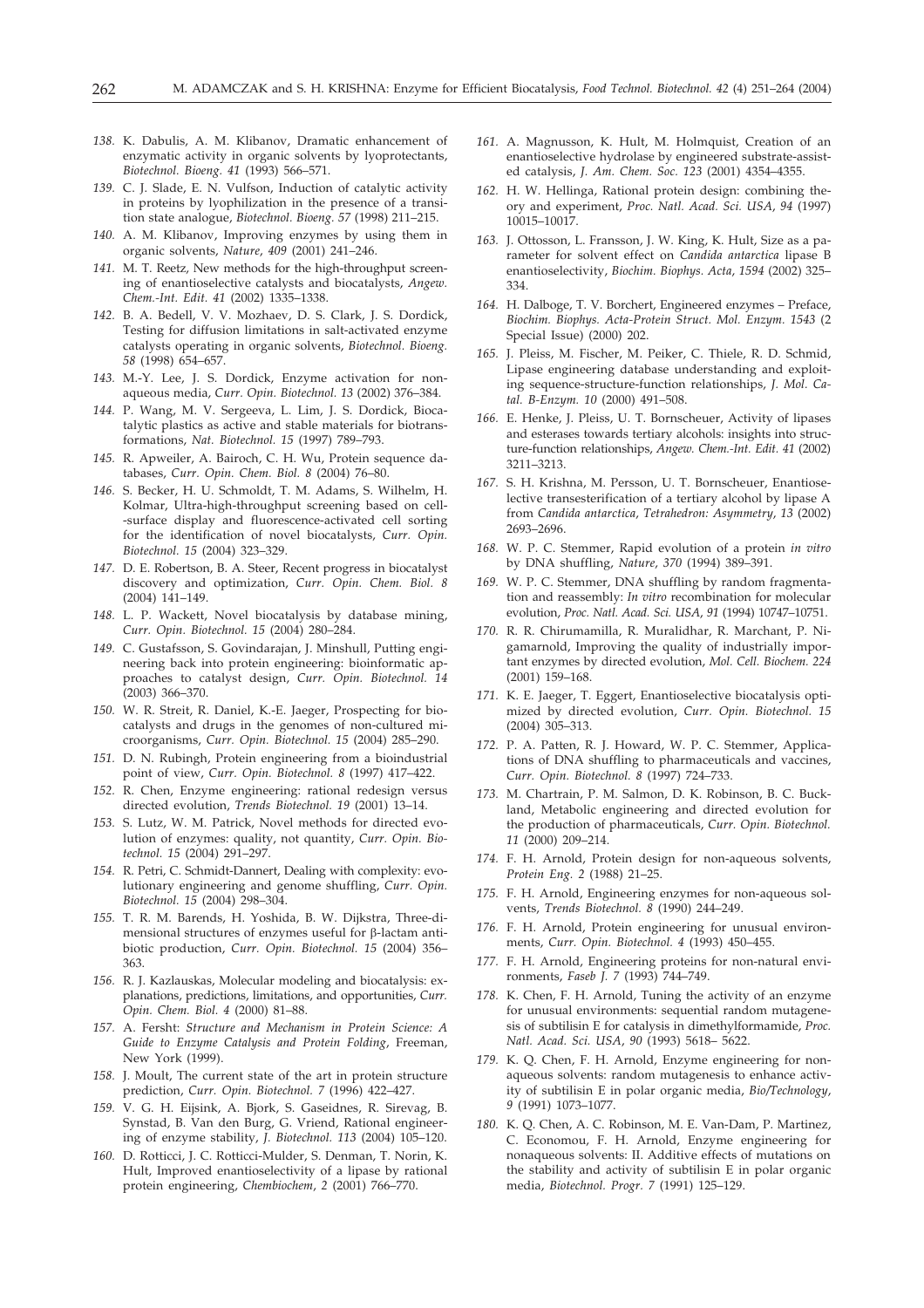- *181.* A. Shinkai, A. Hirano, K. Aisaka, Substitutions of Ser for Asn-163 and Pro for Leu-264 are important for stabilization of lipase from *Pseudomonas aeruginosa*, *J. Biochem. 120* (1996) 915–921.
- *182.* S. Yamaguchi, K. Takeuchi, T. Mase, K. Oikawa, T. Mc-Mullen, U. Derewenda, R. N. McElhaney, C. M. Kay, Z. S. Derewenda, The consequences of engineering an extra disulfide bond in the Penicillium camembertii mono- and diglyceride specific lipase, *Protein Eng. 9* (1996) 789–795.
- *183.* H. Tao, V. W. Cornish, Milestones in directed enzyme evolution, *Curr. Opin. Chem. Biol. 6* (2002) 858–864.
- *184.* M. D. Hughes, D. A. Nagel, A. F. Santos, A. J. Sutherland, A. V. Hine, Removing the redundancy from randomised gene libraries, *J. Mol. Biol. 331* (2003) 973–979.
- *185.* T. S. Wong, K. L. Tee, B. Hauer, U. Schwaneberg, Sequence saturation mutagenesis (SeSaM): a novel method for directed evolution, *Nucleic Acids Res. 32* (2004) E26.
- *186.* K. Liebeton, A. Zonta, K. Schimossek, M. Nardini, D. Lange, B. W. Dijkstra, M. T. Reetz, K.-E. Jaeger, Directed evolution of an enantioselective lipase, *Chem. Biol. 7* (2000) 709–718.
- *187.* K.-E. Jaeger, T. Eggert, A. Eipper, M. T. Reetz, Directed evolution and the creation of enantioselective biocatalysts, *Appl. Microbiol. Biotechnol. 55* (2001) 519–530.
- *188.* O. May, P. T. Nguyen, F. H. Arnold, Inverting enantioselectivity by directed evolution of hydantoinase for improved production of L-methionine, *Nat. Biotechnol. 18*  $(2000)$  317–320.
- *189.* S. Fong, T. D. Machajewski, C. C. Mak, C.-H. Wong, Directed evolution of D-2-keto-3-deoxy-6-phosphogluconate aldolase to new variants for the efficient synthesis of Dand L-sugars, *Chem. Biol. 7* (2000) 873–883.
- *190.* A. Stefan, A. Radeghieri, A. G. V. Rodriguez, A. Hochkoeppler, Directed evolution of  $\beta$ -galactosidase from *Escherichia coli* by mutator strains defective in the 3'-5' exonuclease activity of DNA polymerase III, *FEBS Lett. 493* (2001) 139–143.
- *191.* M. D. van Kampen, M. R. Egmond, Directed evolution: From a staphylococcal lipase to a phospholipase, *Eur. J. Lipid Sci. Technol. 102* (2000) 717–726.
- *192.* U. T. Bornscheuer, J. Altenbucher, H. H. Meyer, Directed evolution of an esterase: screening of enzyme libraries based on pH-indicators and a growth assay, *Bioorg. Med. Chem. 7* (1999) 2169–2173.
- *193.* E. Henke, U. T. Bornscheuer, Directed evolution of an esterase from *Pseudomonas fluorescens.* Random mutagenesis by error-prone PCR or a mutator strain and identification of mutants showing enhanced enantioselectivity by a resorufin-based fluorescence assay, *Biol. Chem. 380* (1999) 1029–1033.
- *194.* U. T. Bornscheuer, J. Altenbuchner, H. H. Meyer, Directed evolution of an esterase for the stereoselective resolution of a key intermediate in the synthesis of epothilones, *Biotechnol. Bioeng. 58* (1998) 554–559.
- *195.* I. Kauffmann, C. Schmidt-Dannert, Conversion of *Bacillus thermocatenulatus* lipase into an efficient phospholipase with increased activity toward long-chain fatty acyl substrates by directed evolution and rational design, *Protein Eng. 14* (2001) 919–928.
- *196.* W.-C. Suen, N. Zhang, L. Xiao, V. Madison, A. Zaks, Improved activity and thermostability of *Candida antarctica* lipase B by DNA family shuffling, *Protein Eng. Des. Sel. 17* (2004) 133–140.
- *197.* H. Komeda, N. Ishikawa, Y. Asano, Enhancement of the thermostability and catalytic activity D-stereospecific amino-acid amidase from *Ochrobactrum anthropi* SV3 by directed evolution, *J. Mol. Catal. B-Enzym. 21* (2003) 283– 290.
- *198.* K.-H. Oh, S.-H. Nam, H.-S. Kim, Directed evolution of *N*-carbamyl-D-amino acid amidohydrolase for simultaneous improvement of oxidative and thermal stability, *Biotechnol. Progr. 18* (2002) 413–417.
- *199.* F. H. Arnold, P. L. Wintrode, K. Miyazaki, A. Gershenson, How enzymes adapt: lessons from directed evolution, *Trends Biochem. Sci. 26* (2001) 100–106.
- *200.* I. Benhar, Biotechnological applications of phage and cell display, *Biotechnol. Adv. 19* (2001) 1–33.
- *201.* U. T. Bornscheuer, M. Pohl, Improved biocatalysts by directed evolution and rational protein design, *Curr. Opin. Chem. Biol. 5* (2001) 137–143.
- *202.* S. Brakmann, Discovery of superior enzymes by directed molecular evolution, *Chembiochem*, *2* (2001) 865–871.
- *203.* S. Brakmann, K. Johnsson: *Directed Evolution of Proteins: Or How to Improve Enzymes for Biocatalysis*, Wiley-VCH, Weinheim (2002).
- *204.* M. T. Reetz, Combinatorial and evolution-based methods in the creation of enantioselective catalysts, *Angew. Chem.- Int. Edit. 40* (2001) 284–310.
- *205.* M. Baumann, R. Stürmer, U. T. Bornscheuer, A highthroughput screening method for the identification of the active and enantioselective hydrolases, *Angew. Chem.-Int. Edit. 40* (2001) 4201–4204.
- *206.* J.-P. Goddard, J.-L. Reymond, Enzyme assays for highthroughput screening, *Curr. Opin. Biotechnol. 15* (2004) 314–322.
- *207.* J. R. Kenseth, Y. He, D. Tallman, H. M. Pang, S. J. Coldiron, Techniques for high-throughput characterization of peptides, oligonucleotides and catalysis efficiency, *Curr. Opin. Chem. Biol. 8* (2004) 327–333.
- *208.* D. N. Bolon, C. A. Voigt, S. L. Mayo, *De novo* design of biocatalysts, *Curr. Opin. Chem. Biol. 6* (2002) 125–129.
- *209.* U. T. Bornscheuer: Evolutionary Generation of Enzymes with Novel Substrate Specificity. In: *Directed Molecular Evolution of Proteins: Or How to Improve Enzymes for Biocatalysis*, S. Brakmann, K. Johnsson (Eds.), Wiley-VCH, Weinheim (2002) pp. 329–341.
- *210.* M. Ostermeier, A. E. Nixon, S. J. Benkovic, Incremental truncation as a strategy in the engineering of novel biocatalysts, *Bioorg. Med. Chem. 7* (1999) 2139–2144.
- *211.* M. Ostermeier, Synthetic gene libraries: in search of the optimal diversity, *Trends Biotechnol. 21* (2003) 244–247.
- *212.* J. R. Cheery, A. L. Fidantsef, Directed evolution of industrial enzymes: An update, *Curr. Opin. Biotechnol. 14* (2003) 438–443.
- *213.* P. A. Dalby, Optimizing enzyme function by directed evolution, *Curr. Opin. Struct. Biol. 13* (2003) 500–505.
- *214.* K. Hult, P. Berglund, Engineered enzymes for improved organic synthesis, *Curr. Opin. Biotechnol. 14* (2003) 395–400.
- *215.* N. J. Turner, Directed evolution of enzymes for applied biocatalysis, *Trends Biotechnol. 21* (2003) 474–478.
- *216.* G. DeSantis, K. Wong, B. Farwell, K. Chatman, Z. Zhu, G. Tomlinson, H. Huang, X. Tan, L. Bibbs, P. Chen, K. Kretz, M. J. Burk, Creation of a productive, highly enantioselective nitrilase through gene site saturation mutagenesis (GSSM), *J. Am. Chem. Soc. 125* (2003) 11476–11477.
- *217.* C. Schmidt-Dannert, Directed evolution of single proteins, metabolic pathways, and viruses, *Biochemistry*, *40* (2001) 13125–13136.
- *218.* H. Zhao, K. Chockalingam, Z. Chen, Directed evolution of enzymes and pathways for industrial biocatalysis, *Curr. Opin. Biotechnol. 13* (2002) 104–110.
- *219.* J. O. Rich, P. C. Michels, Y. L. Khmelnitsky, Combinatorial biocatalysis, *Curr. Opin. Chem. Biol. 6* (2002) 161–167.